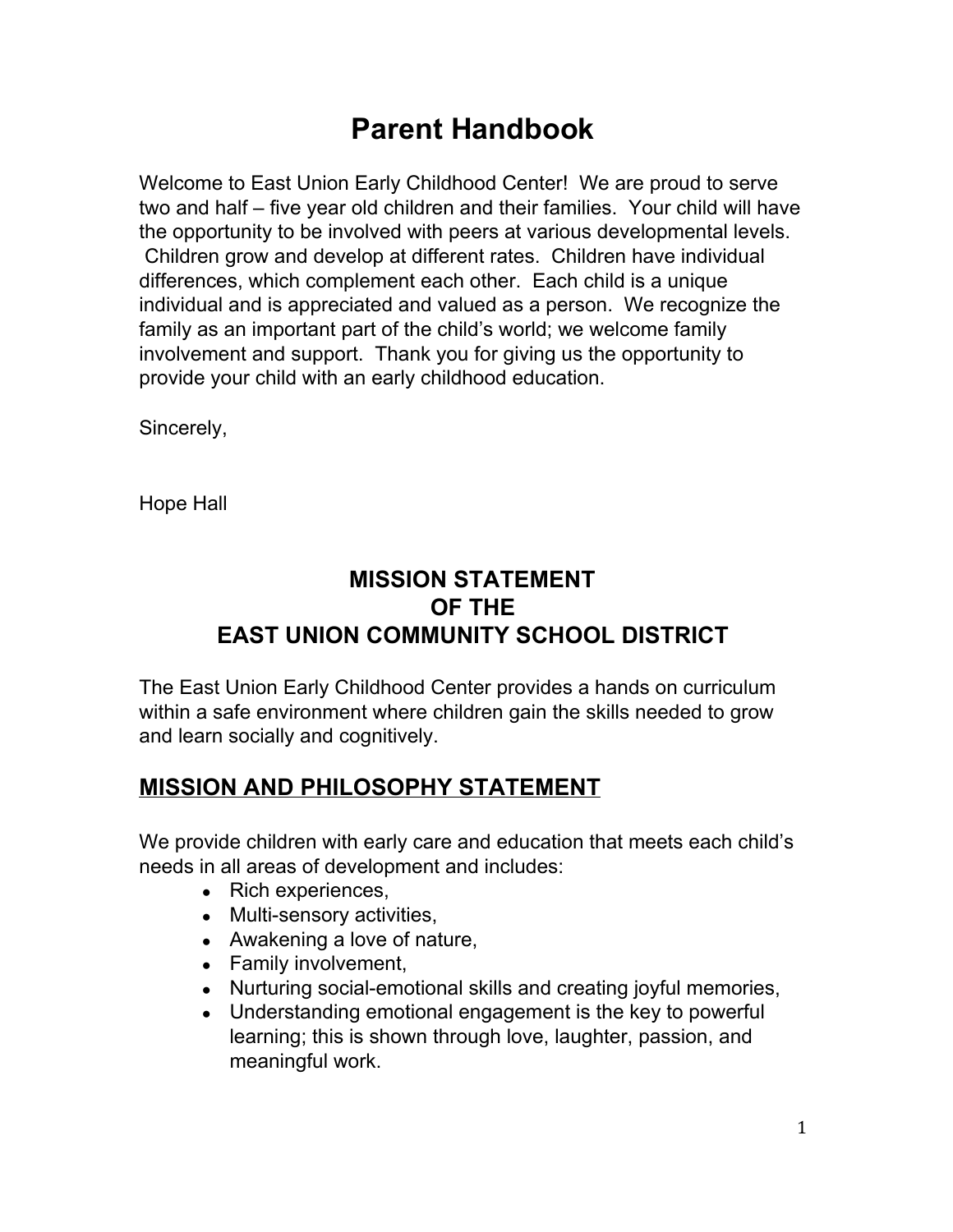We believe children learn through hands-on experiences with the environment and their interactions with adults and peers.

## **ABOUT EAST UNION EARLY CHILDHOOD CENTER PROGRAM**

The East Union Early Childhood Center provides full and part time programming for children ages two and a half to five years. The preschool day is from 8:00 a.m. to 3:15 p.m. Monday through Friday, with Wrap Around available 6:30 a.m. to 8:00 a.m. and 3:15 p.m. to 6:00 p.m. It is the preschool staff's responsibility to provide a safe, nurturing, and responsive setting for children and their families. The preschool staff is committed to supporting each child's development by helping children live and work cooperatively, by promoting their self-esteem, and by providing support for their families. Parent/family involvement, health and safety, human services, and developmentally appropriate programming are some of the services that East Union Community School District will strive to provide to children in our communities. This preschool program follows a hands-on, developmental approach to active learning. An environment rich in materials and experiences enables children to learn at their own developmental age level.

## **OUR TYPICAL ROUTINE**

You can expect that your child's day will include the following activities at a regularly scheduled time: Centers/Work Time, Meals and Snacks, Large Group, Small Group, Outdoor Exploration or Gross Motor Activities, Brushing Teeth, Story Time, P.E. and Music.

## **ATTENDANCE**

Your child's attendance in preschool is very important to the child and to us as early childhood educators. Please be prompt so that your child has the opportunity to participate in the entire daily routine. If your child is unable to attend preschool on a particular day, please call the East Union Early Childhood Center and leave a message for your child's teacher at the Early Childhood office (641) 347-5790.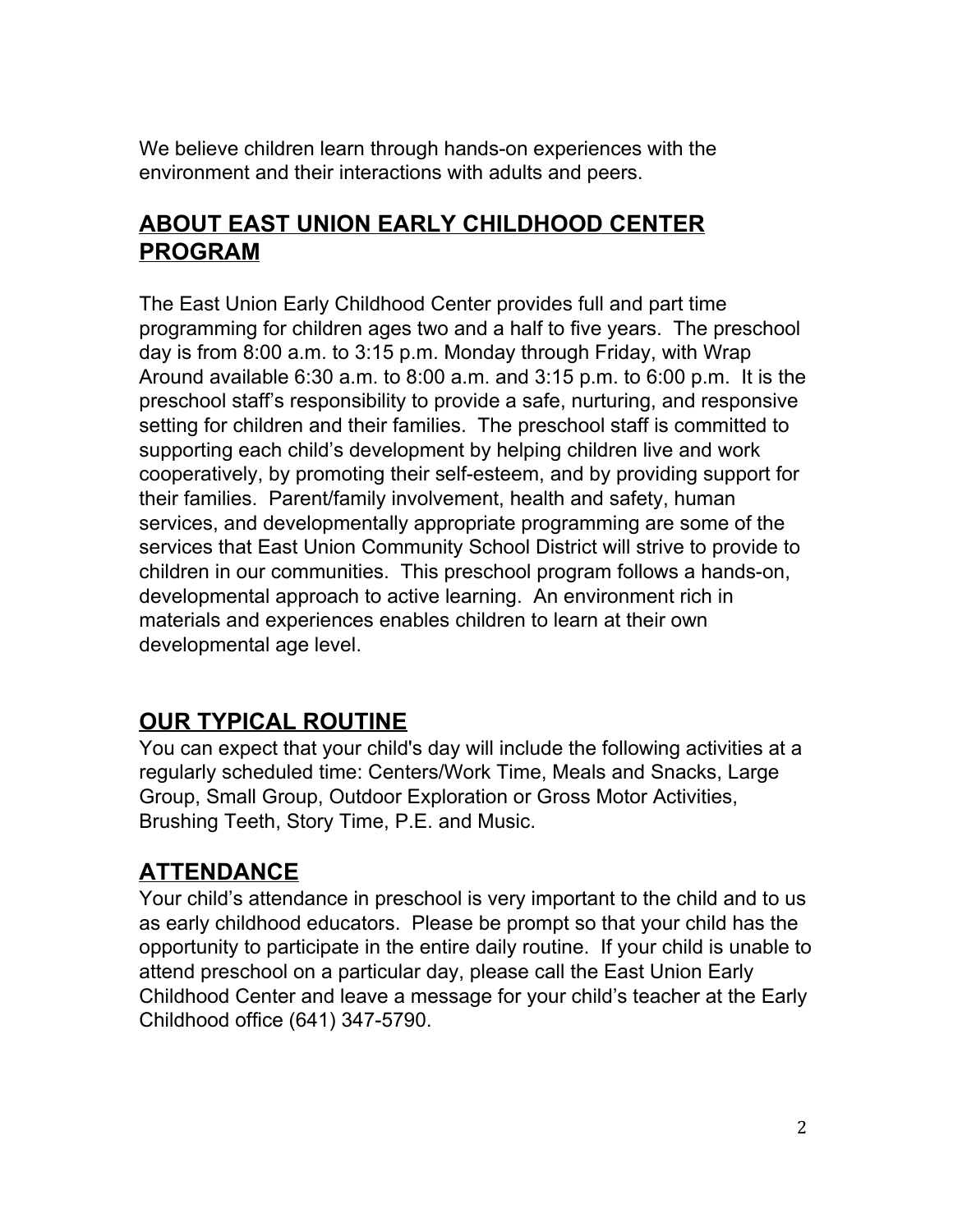If your child misses multiple days of school without an excused absence, the teaching staff will attempt to contact you to determine the reason for the absence. This contact could include a telephone call or letter.

Your child's tuition is based on the schedule you set. There will be no make up or substitution of days except when approved by the Director. Occasional days off and sick days cannot be deducted. After three months of enrollments, two vacation weeks per year are allowed for tuition credit.

# **Registration**

Registration forms and all enrollment forms shall be completed and signed by the parent for each child attending the program. We will need documentation/proof of income if you are wanting to apply for grant funding. (previous year taxes or the last 30 days of pay stubs). We will need a copy of your child's birth certificate before they can attend. A registration supply fee of \$30.00 per child or \$50.00 per family will be paid upon enrollment, and thereafter annually on or by the first of September. This fee is non-refundable.

## **All Tuition FEES**

Tuition is due by Wednesday when paying weekly or by the 7th of the month when paying monthly. \$5.00 late fees are assessed weekly on any account carrying a balance. Tuition rates are: Age 2 ½ - 3 is \$130.00 per week. Age 4 - 5 is \$120.00 per week. School age is \$110.00 per week. Wrap Around charges are \$5.00 per week per child. Part time rates are available and second child discounts will apply. Please visit with the Director to go over your rate. We do have some scholarships available if you qualify based on income. We may also work on a sliding fee scale based on enrollment. Your child's tuition is based on the schedule you set. Tuition is paid regardless of attendance unless you are adding days or using a vacation day. All children that are 4 by September 15th will receive SWVP funding for 10 hours of preschool free. If a 4 year old child is enrolled in East Union Early Childhood Center and another program the funding will stay with EU ECC (the district). The child must be attending East Union Early Childhood Center for 10 hrs or more per week for the district to receive the funding.

## **EMERGENCY SCHOOL CLOSING OR DISMISSAL**

Children who need bus transportation will follow the school schedule and dismissals.

Should inclement weather or any other emergency situation occur which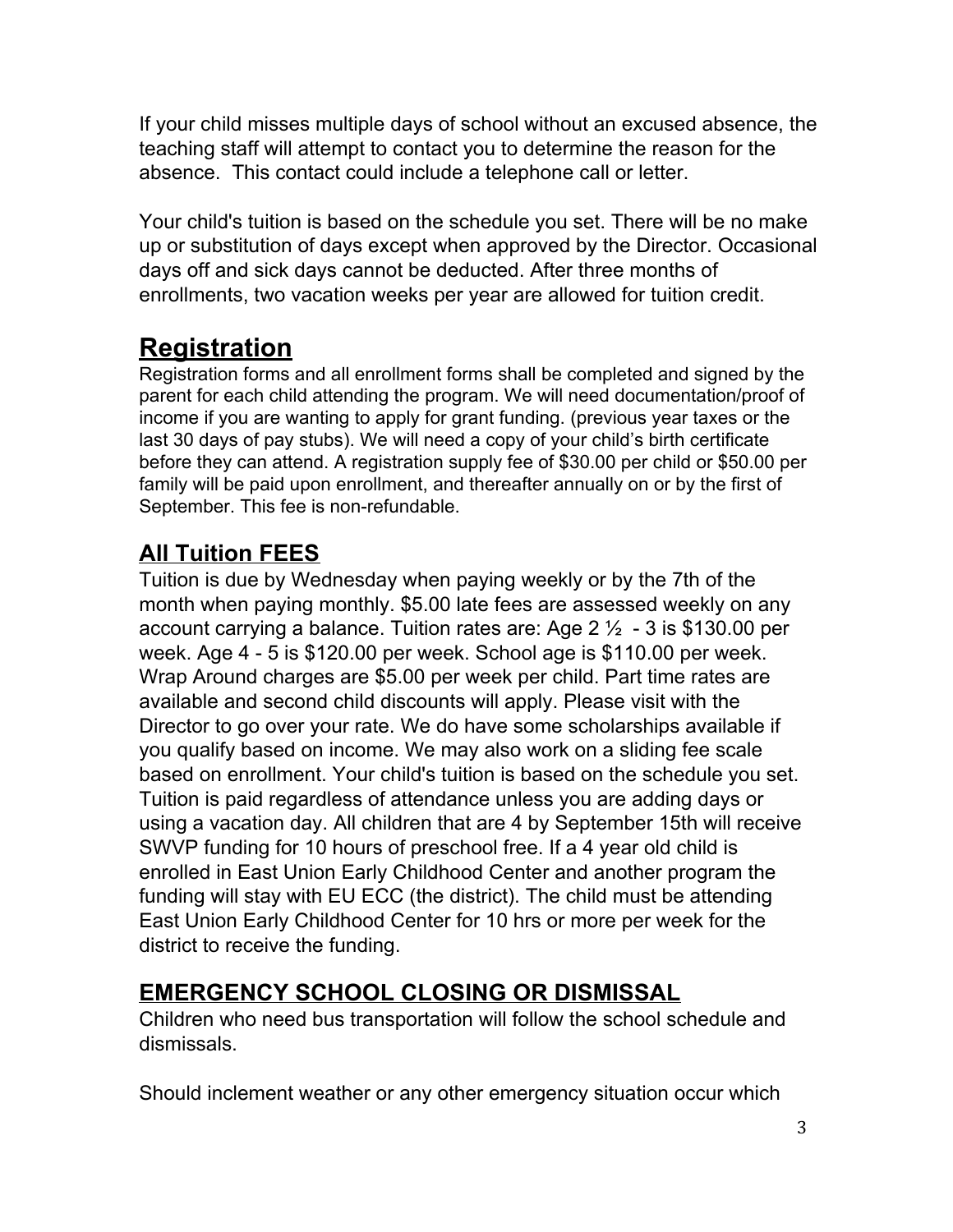would result in the closing of school, radio stations will make announcements:

WHO- Des Moines, KSIB- Creston, KJJC- Indianola, KMA- Shenandoah. Television stations carrying announcements are WHO -TV Des Moines (13); WOI - TV Ames (5); and KCCI - TV Des Moines (8). The district will strive to have announcements before 7:00 a.m. PLEASE have a plan for your preschooler if school is canceled or dismissed early.

Your child's teacher may send out a notification through a classroom app. Wrap Around will be available in the event of inclement weather.

## **CLOTHING**

Please dress your child in comfortable play clothes and shoes. These need to be clothes that he/she does not need to worry about getting dirty. Please dress your child appropriately for the weather. During winter months, coats, mittens, hats snow pants and boots are needed. Please mark these items with your child's name. We do try to go outside everyday if possible. Students do not go outside if it is raining or snowing heavily, or when temperatures are very cold. In summer, tennis shoes are preferable to flip flops for safety reasons.

## **FIELD TRIPS**

Occasionally we are able to take children on field trips that are within approximately 10 miles of the center. These field trips give your child an opportunity to experience the world outside their home and school. We may ask you to volunteer on field trip days. Only children in our program will attend field trips supported by East Union Early Childhood Center. Children who are not enrolled in our program will not be allowed to attend.

## **GUEST SPEAKERS**

Since we will be providing a wide array of educational opportunities for your child, we will be having guest speakers come into the center on a regular basis. These speakers may talk to your child about their profession, their cultural background or their hobbies. They may also bring items to share with your child that relate to the subject. We strongly encourage family members to be guest speakers.

## **SHORTENED SCHOOL DAYS (Shared Visions only)**

We have early out days every WEDNESDAY as well as a few other full days each year to allow time for teacher training, planning, parent/teacher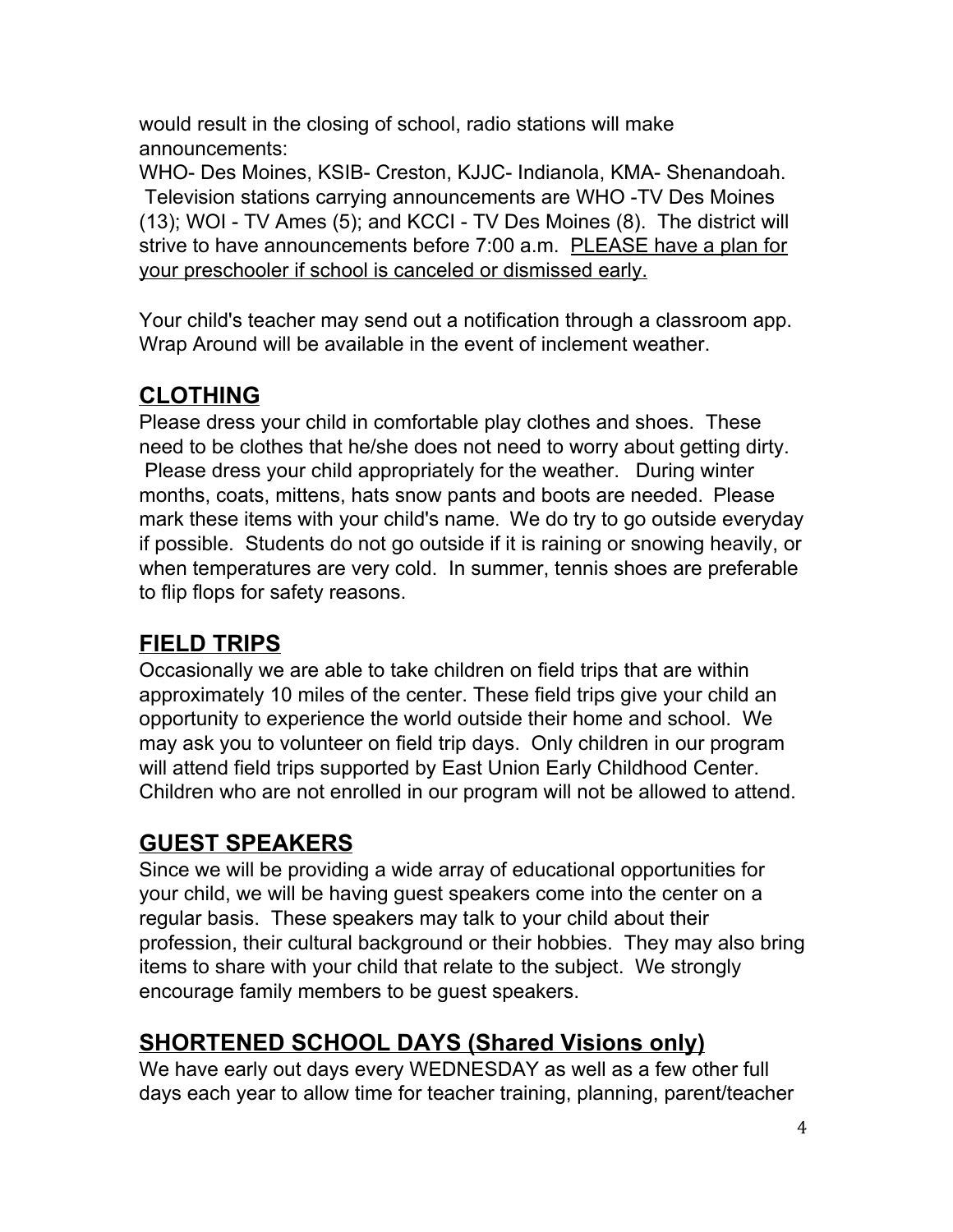conferences, and staff in-service. This is a good time to take care of some of your child's out of school needs (medical and dental appointments). Information regarding EARLY OUT school days will be sent home in your child's Blue Folder. Wrap Around will be available until 6:00 p.m. on these days and every day. Please keep the Director and teacher informed of the schedule and any changes.

## **ARRIVAL/DISMISSAL POLICY**

- 1. **All parents will be asked to complete a pick up/drop off permission form.** Any changes to the pick up form must be done in writing as soon as possible! **A parent may telephone the office or your child's teacher to have someone else pick up their child**, but that person must be listed on the pick up/drop off form. IN AN EMERGENCY, a parent may phone a request that someone not listed be allowed to pick up the child. They must follow up with a written change to the form as soon as possible.
- 2. **Anyone picking up a child at the center MUST be listed on the pick up form and show identification when asked**. Staff is required to ask for identification if they do not know the person picking up the child.
- 3. **A child cannot be picked up by anyone other than a responsible adult**. A responsible adult is defined as a parent/legal guardian or individual of at least 18 years of age.
- 4. **Staff may release a child to either biological parent listed on the birth certificate, UNLESS we have a copy of custody orders or court documents on file**. If there is no court document available or there is any doubt that the child should leave with the other parent, the following precautionary steps may be taken: call the parent/guardian or legal guardian that the child lives with or call the police department.
- 5. **Children will not be allowed to arrive at school before the normal scheduled start time** (Unless the child is enrolled in the Wrap Around Program. Parents will be charged for childcare if they continually bring their child in before the start of the school day, which is 8:00 a.m.).
- 6. When bringing or picking up your child at school, **you are required to walk him/her into the classroom and sign them in and out with full name signature each day.** This will assure the safe arrival of your child.
- 7. **Children must be picked up promptly at dismissal time,** unless your child is enrolled in the Wrap Around Program. If a child has not been picked up from the center within 15 minutes of dismissal time, a parent or emergency contact will be called.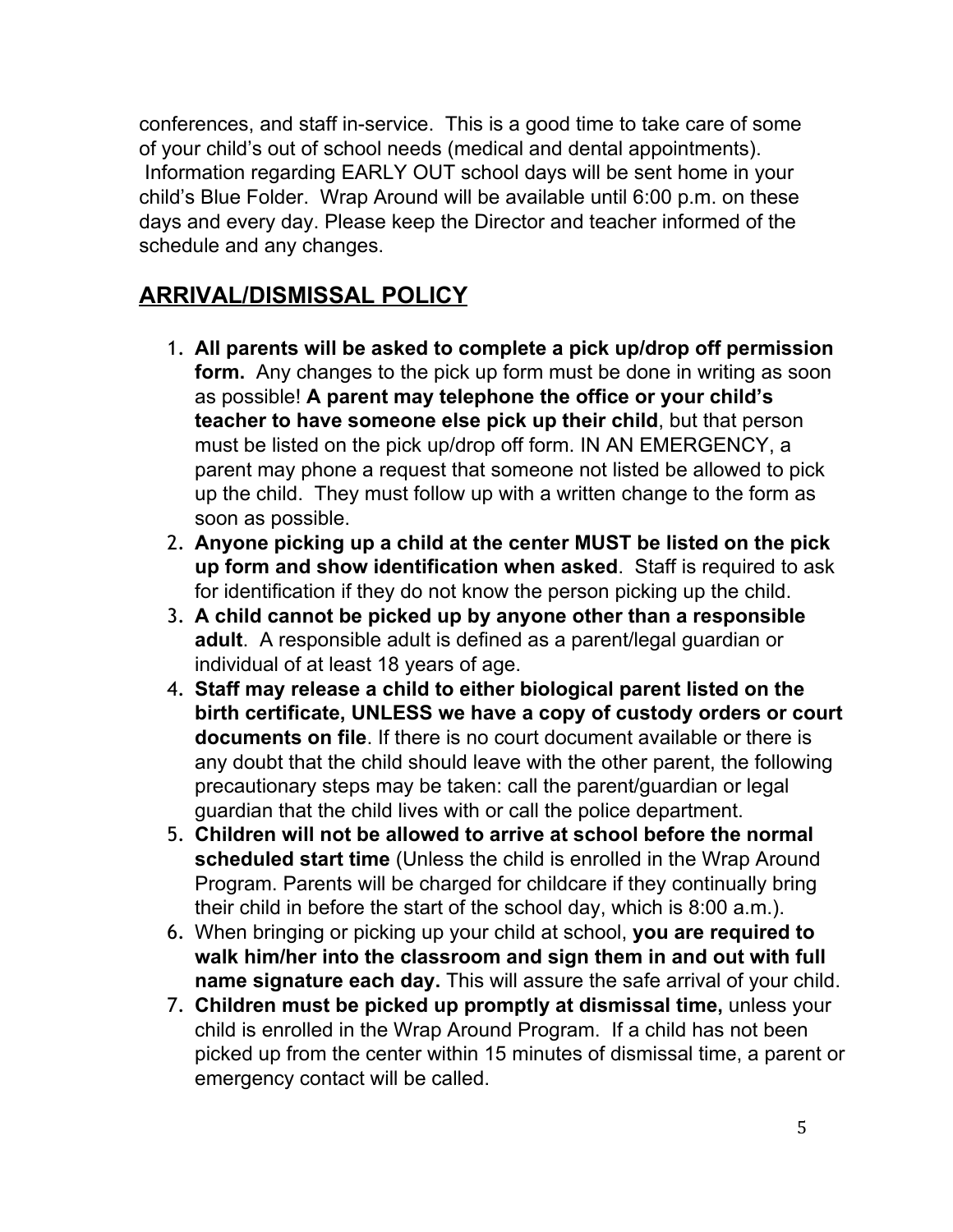## **SUPPLY LIST:**

Most supplies are provided for preschoolers. Parents can help a great deal by providing the following supplies for school:

- $\bullet$  a backpack to carry to and from school everyday (NOTE: Please get a backpack large enough to fit a folder without bending.)
- a change of clothing for your child if clothing becomes wet from "accidents" or play (water table, puddles, snow outside).
- 3 boxes of tissues, 2 containers disinfectant wipes, 2 glue sticks, 1 bottle of glue, 1 package wet wipes.
- P.E. shoes (need not be new but clean and labeled with child's name)

## **TOYS/HEADSETS/HANDHELD GAMES ETC.**

DO NOT bring the above items to school. These items are often lost, broken, or sometimes stolen. The school will not be responsible for these items if they are brought to school. Either the teacher or director may grant permission for an exemption on a special occasion.

## **PETS:**

Pets may only be brought to school on a prearranged basis with the Director and classroom teacher. The teaching staff supervises all interactions between children and animals and instructs children on safe behavior when in close range of the animal. The staff will make sure that any child who is allergic to a type of animal is not exposed to that animal.

Pets visiting our program or classroom pets must:

- Appear to be in good health.
- Have documentation from a veterinarian or animal shelter to show that the animal has been fully immunized and that the animal is suitable to be in contact with children.
- Reptiles are not allowed in the classroom because of the risk for salmonella infection.

NO PETS ARE PERMITTED ON THE SCHOOL BUS!

## **NUTRITION BULLETIN**

While at school, your child will receive a nutritious breakfast, lunch, and snack that will supply many of their daily nutritional requirements. Menus are sent home monthly. Mealtime is a valuable part of our program experience. The goal is to develop good habits and attitudes by providing a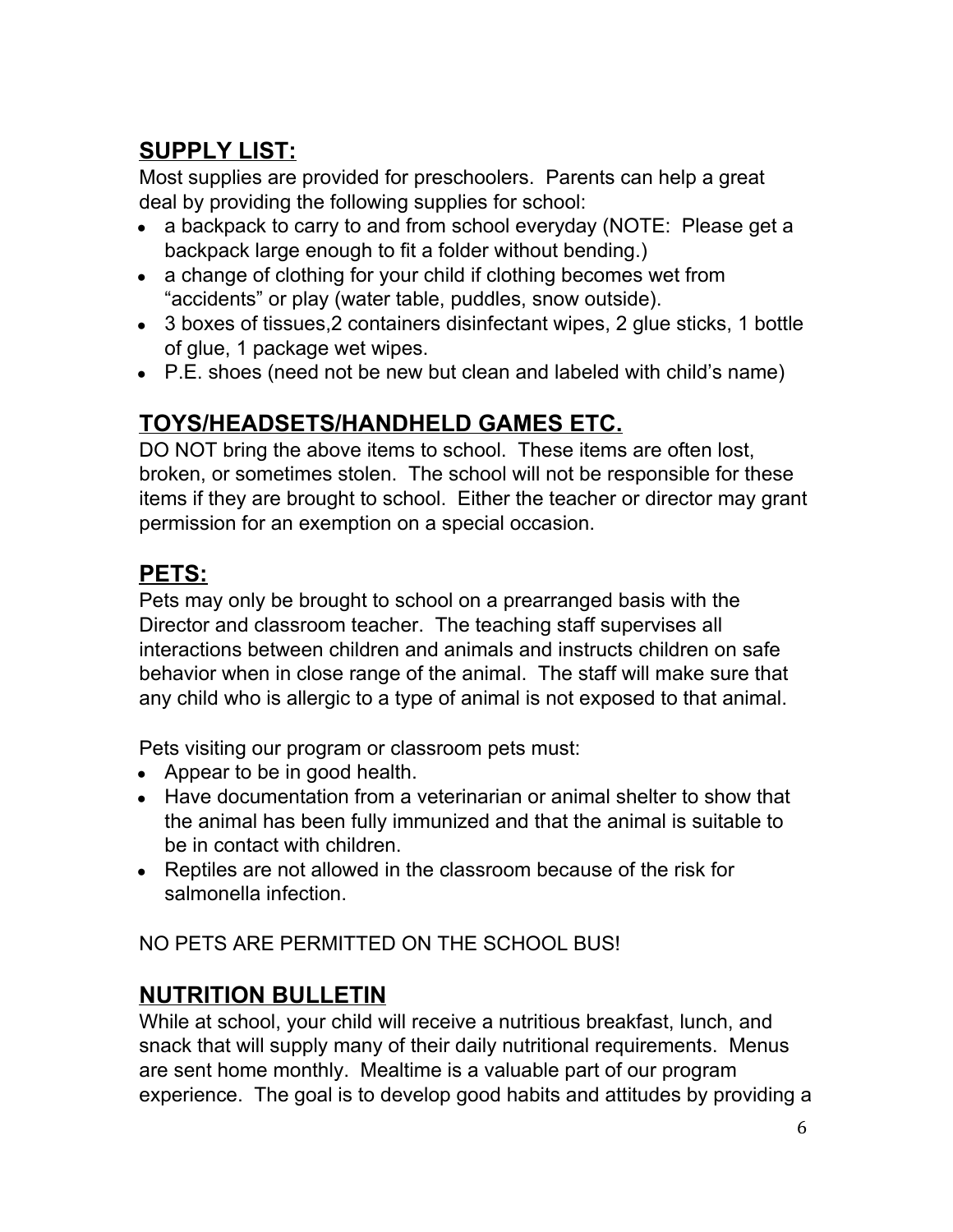variety of food experiences. The following policies will help us meet that goal.

- 1. Adults are to set good examples for the children by their attitudes, actions, and acceptance of food during mealtime.
- 2. Children, staff and volunteers eat together, sharing the same menus.
- 3. Family style meal service is used to help children learn self-help and socialization skills. Each child serves their own food and pours their own drink as it is passed around the tables. Children are encouraged to take responsibility for their own spills and clearing their dishes when finished.
- 4. Adults sit with children during the meal, modeling good table manners and social skills. Children are encouraged to taste all foods before seconds, but not forced to clean up plates.
- 5. All food is passed and served at the beginning of the meal and may be eaten in any order.
- 6. Food is not used as a reward or punishment.
- 7. Interesting table conversation about the child's total experience will be encouraged and mealtime should be 20-30 minutes.
- 8. Teachers will establish their own rules for leaving the table and cleaning up. Volunteers will be informed of expectations. If you are volunteering or going to eat with your child, please tell your teacher so she/he can order correctly by 9:00 a.m.
- 9. If treats are brought from home for a birthday or other special occasion to share with the class, we encourage whole fruits or commercially prepackaged food in factory sealed containers.
- 10. We strongly suggest that your child eat our school lunch. If you choose to send your child's lunch we will ensure that all foods brought from home meet the USDA's CACFP food guidelines. All foods that a child brings will be marked with their name. Staff will refrigerate all food that needs to be. Food may be provided to supplement food brought from home if necessary.

In accordance with Federal civil rights law and U.S. Department of Agriculture (USDA) civil rights regulations and policies, the USDA, its Agencies, offices, and employees, and institutions participating in or administering USDA programs are prohibited from discriminating based on race, color, national origin, sex, disability, age, or reprisal or retaliation for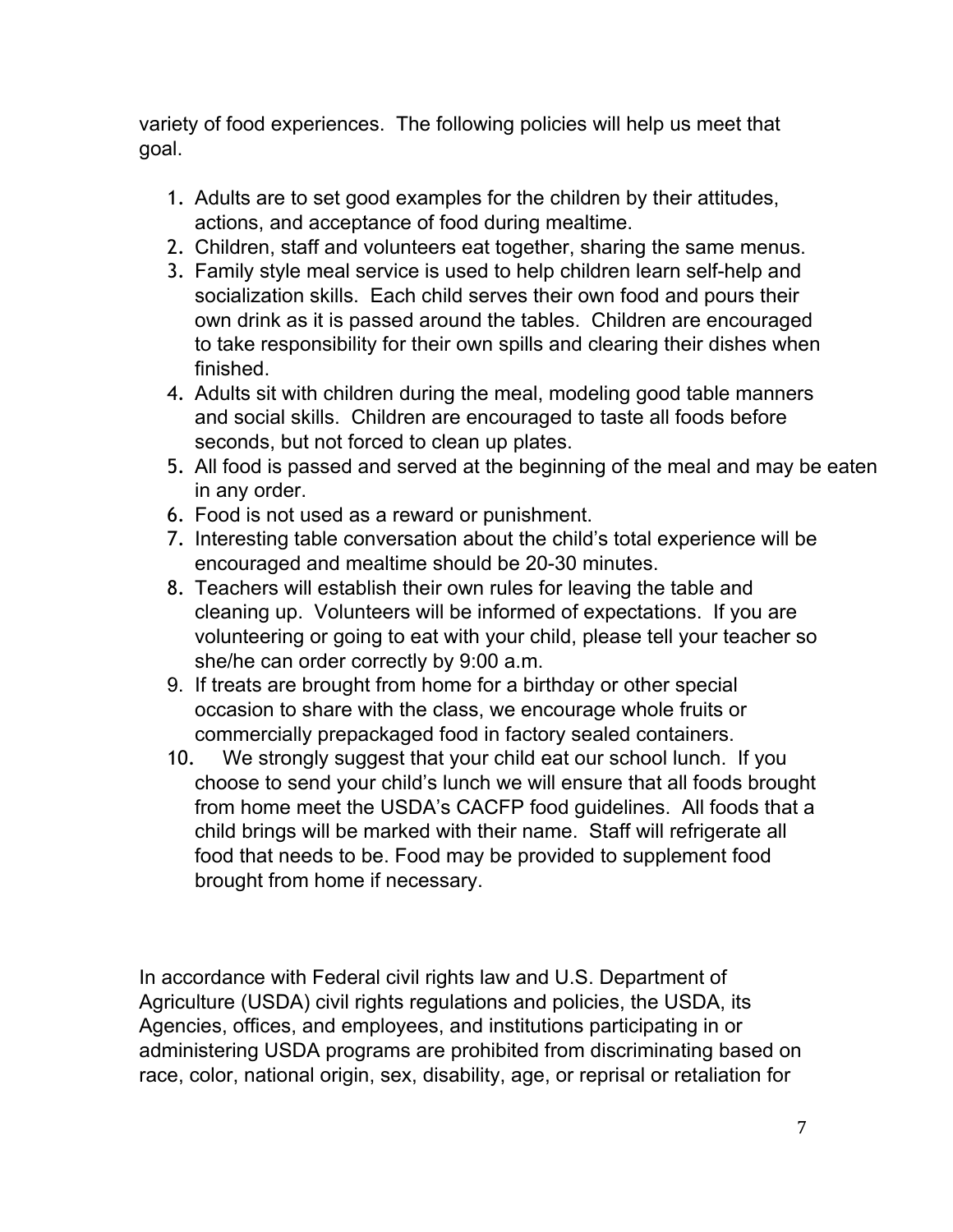prior civil rights activity in any program or activity conducted or funded by USDA. Persons with disabilities who require alternative means of communication for program information (e.g. Braille, large print, audiotape, American Sign Language, etc.), should contact the Agency (State or local) where they applied for benefits. Individuals who are deaf, hard of hearing or have speech disabilities may contact USDA through the Federal Relay Service at (800) 877-8339. Additionally, program information may be made available in languages other than English. To file a program complaint of discrimination, complete the USDA Program Discrimination Complaint Form, (AD-3027) found online at:

http://www.ascr.usda.gov/complaint\_filing\_cust.html, and at any USDA office, or write a letter addressed to USDA and provide in the letter all of the information requested in the form. To request a copy of the complaint form, call (866) 632-9992. Submit your completed form or letter to USDA by: (1) mail: U.S. Department of Agriculture Office of the Assistant Secretary for Civil Rights 1400 Independence Avenue, SW Washington, D.C. 20250-9410; (2) fax: (202) 690- 7442; or (3) email:

program.intake@usda.gov. This institution is an equal opportunity provider.

It is the policy of East Union Early Childhood Center to provide equal education and employment opportunities and not to illegally discriminate on the basis of gender, race, national origin, religion, age, marital status, or disability in its employment and personnel policies. Also, sexual harassment by board members, administrators, personnel, students, vendors and any others having business or other contact with the center is prohibited and will not be tolerated. Inquiries and grievances regarding compliance with the above policies may be directed to Compliance Coordinator, East Union CSD, address of program 1916 High School Drive, phone number of program 641-347-8421 or to the director of the Iowa Civil Rights Commission, Des Moines, IA.

## **SPECIAL DIETS**

We will provide any special diets needed by a child with special health care needs or a food allergy. If a child has a special health care need or food allergy you will need to have your physician fill out paperwork with the help of East Union's school nurse who will develop a Care Plan for your child.

## **DISCIPLINE AND GUIDANCE**

East Union Early Childhood Center staff believes that all children should be treated with respect. We will foster cooperation by giving praise and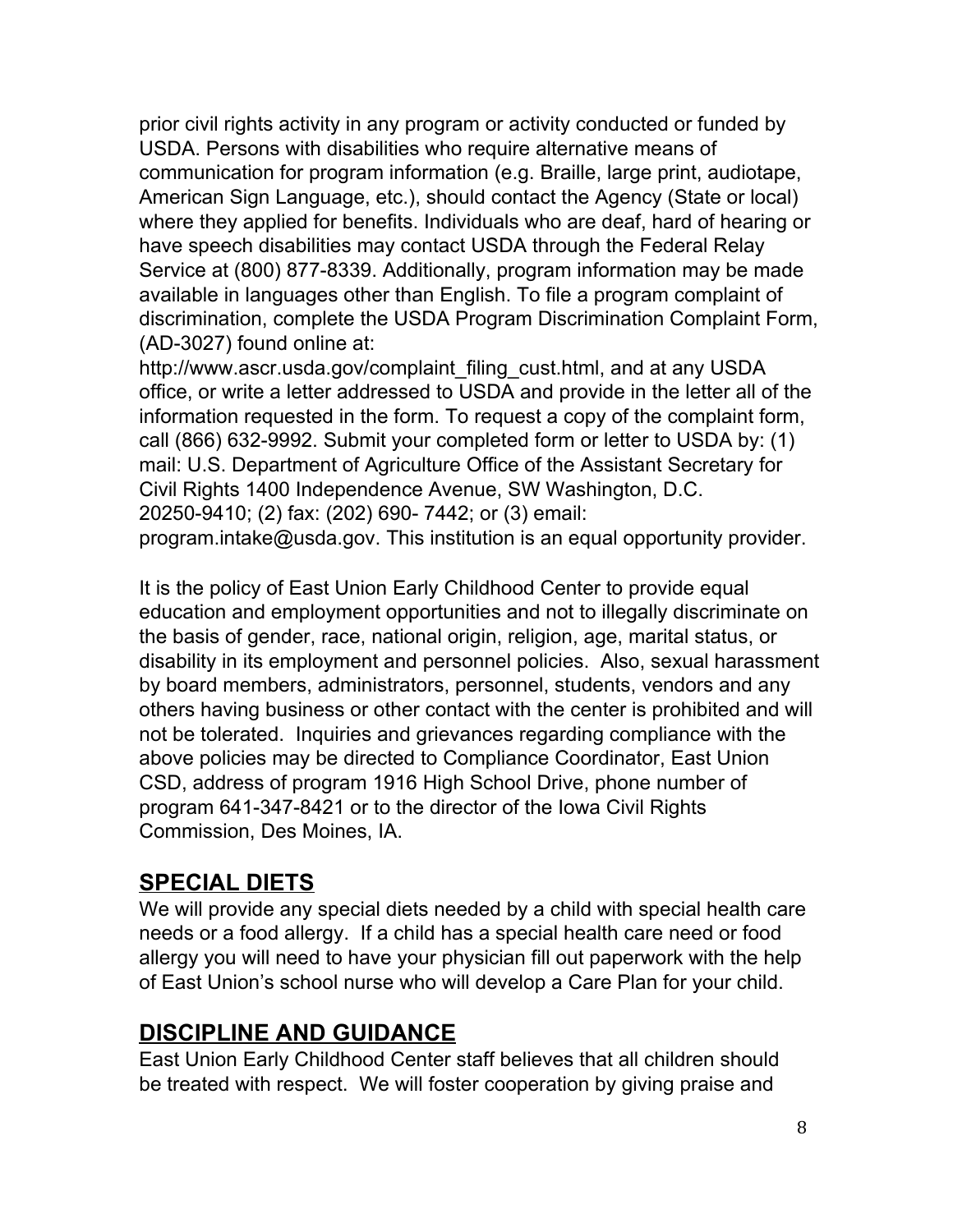positive reinforcement for acceptable behavior, giving children choices, and by making sure rules are simple and clearly understood by the children. The children will take part in creating the classroom rules. Every effort will be made to handle behavior problems positively and consistently.

If unacceptable behavior persists and the staff has tried various approaches to the situation, a conference may be necessary. The conference may include the student, staff members, parent (s) or guardian, counselor, or director, depending on the severity of the situation. If problems still continue, the student may be referred to the Instructional Consultation Team. Teaching staff never uses physical punishment such as shaking or hitting and do not engage in psychological abuse or coercion.

## **BITING POLICY**

When a child bites (or intends to bite) another child the provider will quickly but calmly if possible intervene.

If the skin is broken the wound will be washed with mild soap and water, bandaged and then an ice pack will be applied. The biter will be encouraged to help the other child by getting the ice pack ect…

The parents of both the bitten child and the child who bit will be called and notified when the skin is broken. The provider will tell what happened but will not name or label the child who bit. An accident / incident report will be written.

A plan of action will be made with the parents of the child that bit on how to prevent and handle future biting.

The child who bit will be closely "shadowed". If the child bites again the child will be removed from the area or activity and then redirected to another activity.

If a child bites three times in one day the parent is called and are ask to pick up the child. If biting continues and the child's parents are called to pick them up two times in one week then the discussion with the parent will take place to form the best plan of action. This could look like:

- Make sure there is not a medical reason for the biting
- Explore the social emotional aspects of why a child may be biting and look at solutions
- Move the child to a different room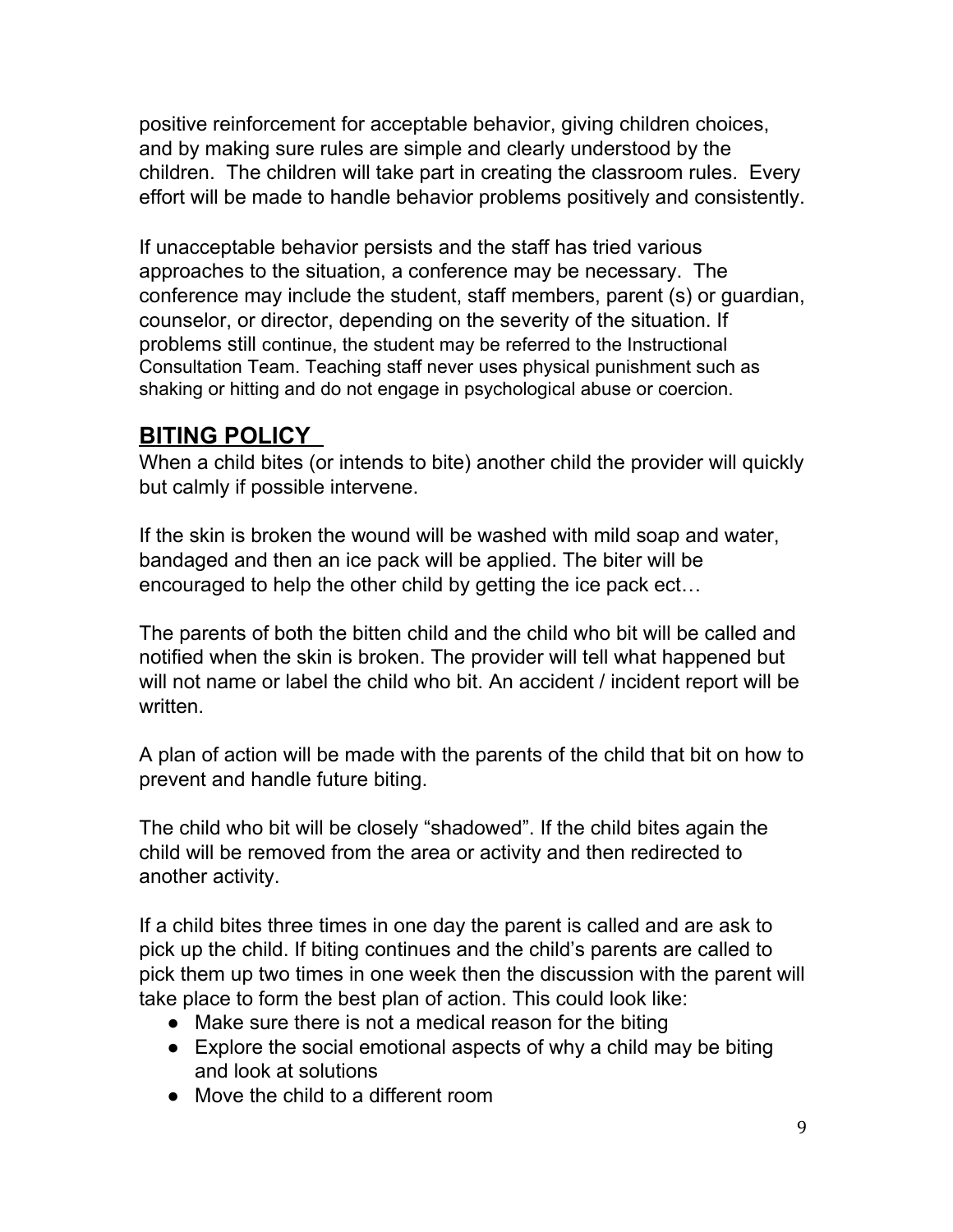• As a last resort evaluate if a smaller program may be better for the child

## **PARENT INVOLVEMENT**

As a parent, your involvement is vital to your child's success in school and the success in our program. You are your child's first and **most important** teacher. We invite you to join us in the many different activities going on throughout the school year.

\*Please plan to **visit your child's classroom**. Our open-door policy welcomes you at all times!!! This gives you a great sense of what your child does everyday and will give you and the teachers a chance to get acquainted.

\***Parent- Teacher** Conferences-Parents and teachers can share how children are developing at home and at school.

\***Field Trips-** We will be going on a few field trips throughout the year, and we always need a few parent volunteers to accompany us!!

\***Home Visits-** These will give you a chance to speak privately with your child's teachers. They provide parents without transportation a means of communicating with teachers. They demonstrate positive home and school connections to children.

\***East Union Early Childhood Center Advisory Board** – This is a group of volunteers who represent the preschool program. The board will communicate concerns and make suggestions for improvements.

## **Suggestions for Effective School Communications**

- The individual teacher and the director will make every attempt to communicate personally and directly with parents whenever appropriate for sharing positive news, progress, praise, or sharing a problem of importance which is affecting a child's learning, his/her health, or his/her general welfare.
- Family communication with the school: written notes in the Blue Folder, Daily Communication Book, telephone the school or teacher, or request a Parent-Teacher Conference.
- If families have concerns, please visit with your child's classroom teacher. If the issue of concern is not resolved, contact the Early Childhood Director.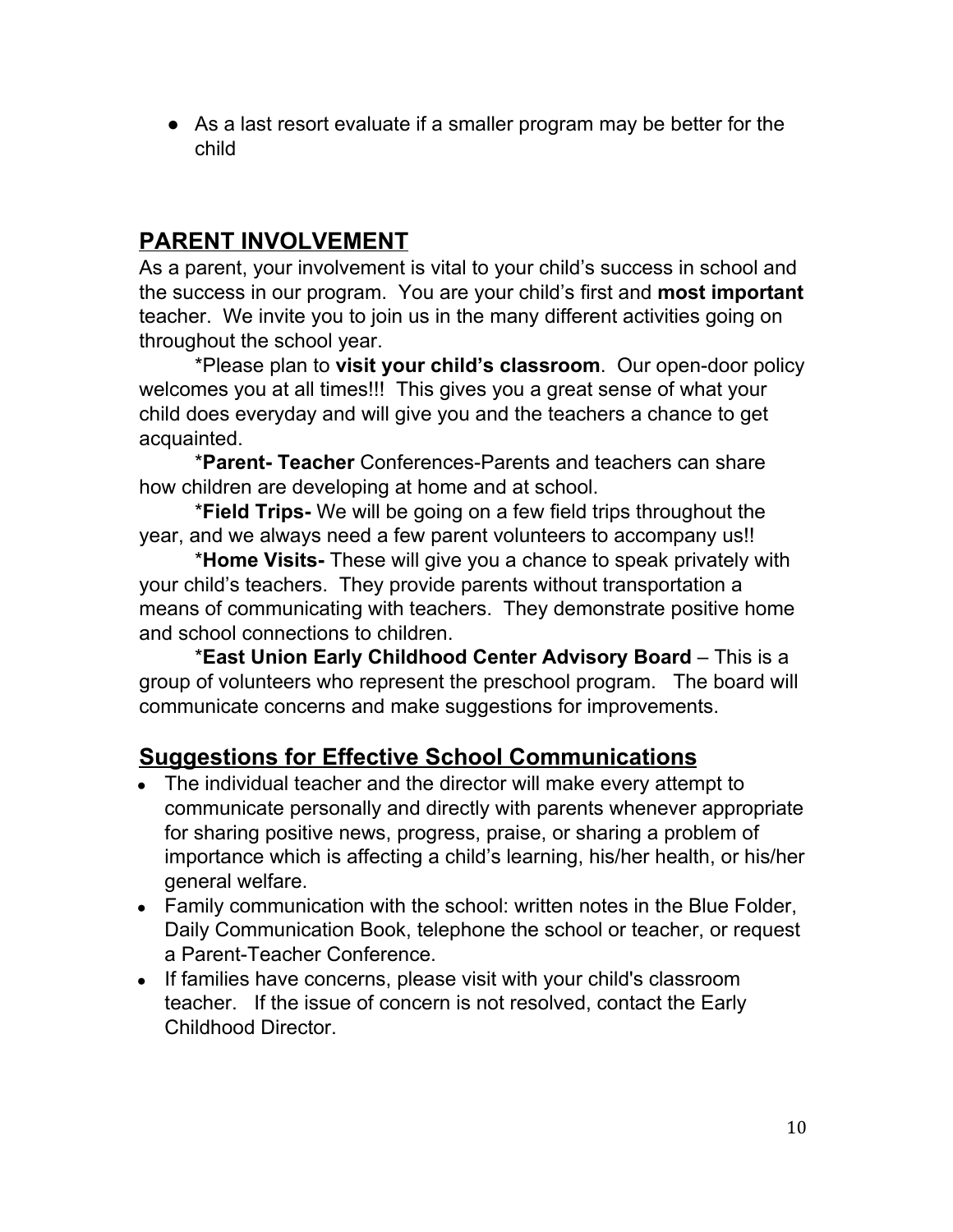## **HOLIDAY CELEBRATIONS**

Holidays provide an opportunity to talk about various cultures, but they should only be one part of an effort to help children see likenesses and positive differences between cultures. We need to be sensitive to the beliefs and feelings of all our families. The staff will respect all family values and practices.

## **WRAP AROUND CHILD CARE SERVICES**

Wrap Around Child Care Services are available from 6:30-8:00 A.M. and 3:15-6:00 P.M. each day, as well as full days when school is not in session.

## **SUPPORT SERVICES**

Green Hills Area Education Agency staff will be available to provide staff development activities and early childhood intervention support services. These support services may include family intervention, speech and language development, physical therapy, occupational therapy, and behavior management strategies and individual plans that support the children's inclusion and success.

## **INCLUSION OF CHILDREN**

The East Union Early Childhood Center accepts children of all ability, including children with health concerns. We will provide the best possible care and education to all children. If we can not meet the child's needs we will assist in forming a plan.

# **ICT**

ICT or Instructional Consultation Team is set in place to enhance, improve and increase student and staff performance. The purpose of this effort is to develop a systematic support network within our school district. The program will enhance teachers' skills in and application of best practices of instructional assessment and delivery. ICT will also develop school-wide norms of collaboration and problem solving. It will help the staff to utilize data for classroom and school decisions.

## **CURRICULUM- CREATIVE CURRICULUM GOLD**

East Union Early Childhood Center uses Creative Curriculum standards and objectives to measure where your child is developmentally in the following areas: social-emotional, physical, language, cognitive, literacy,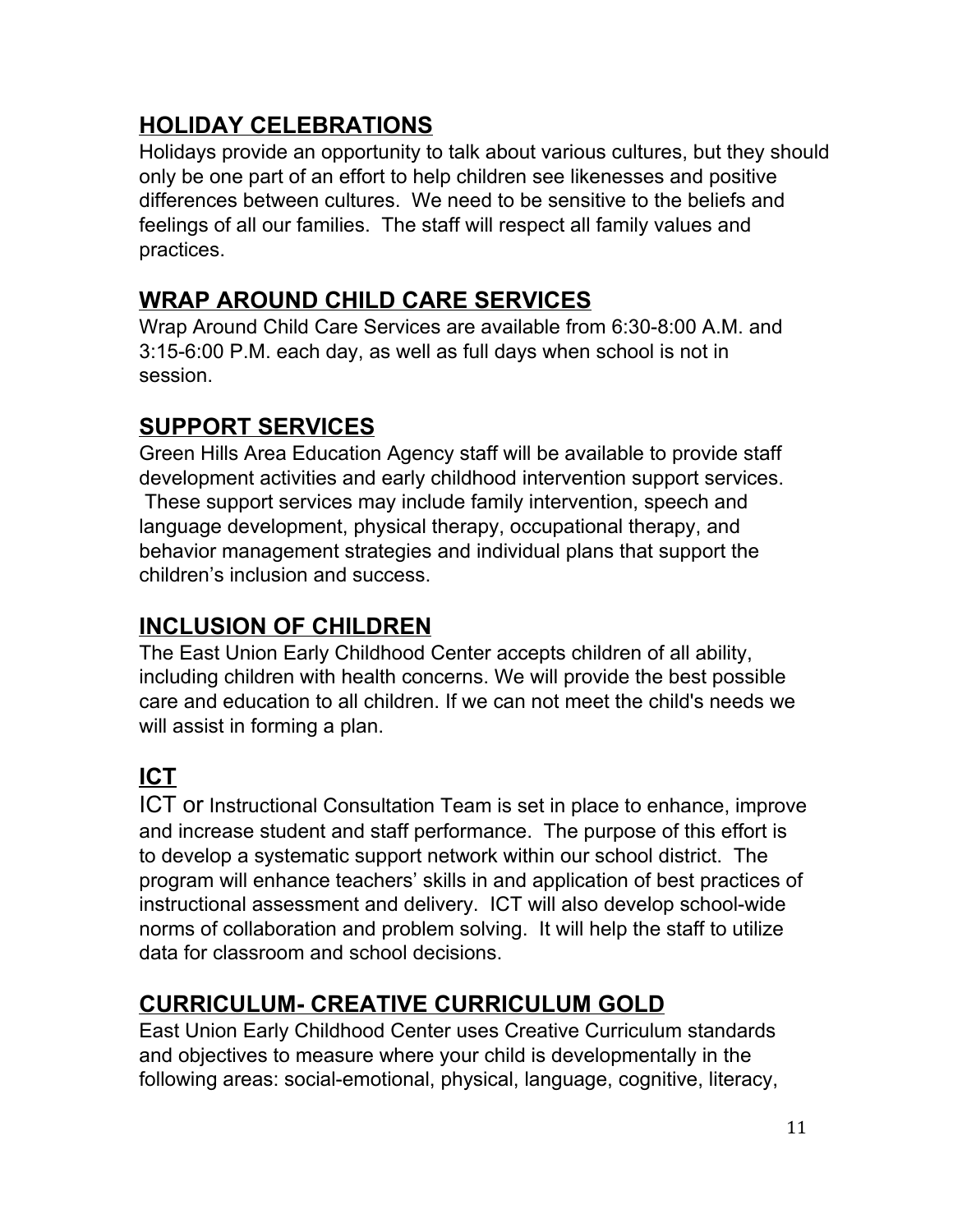mathematics, science and technology, social studies, the arts and, if needed, English language acquisition. They use Teaching Strategies GOLD, an online assessment, to gather information. Listed below are the standard and objectives for Creative Curriculum.

#### **Social-Emotional Development**

Objective 1. Regulates own emotions and behavior

- a. Manages feelings
- b. Follows limits and expectations
- c. Takes care of own needs appropriately
- Objective 2. Establishes and sustains positive relationships
	- a. Forms relationships with adults
	- b. Responds to emotional cues
	- c. Interacts with peers
	- d. Makes friends

Objective 3. Participates cooperatively and constructively in group situations

- a. Balances needs and rights of self and others
- b. Solves social problems

#### **Physical Development**

Objective 4. Demonstrates traveling skills

- a. Walks
- b. Runs
- c. Gallops and skips

#### Objective 5. Demonstrates balancing skills

- a. Sits and stands
- b. Walks on beam
- c. Jumps and hops

#### Objective 6. Demonstrates gross-motor manipulative skills

- a. Throws
- b. Catches
- c. Kicks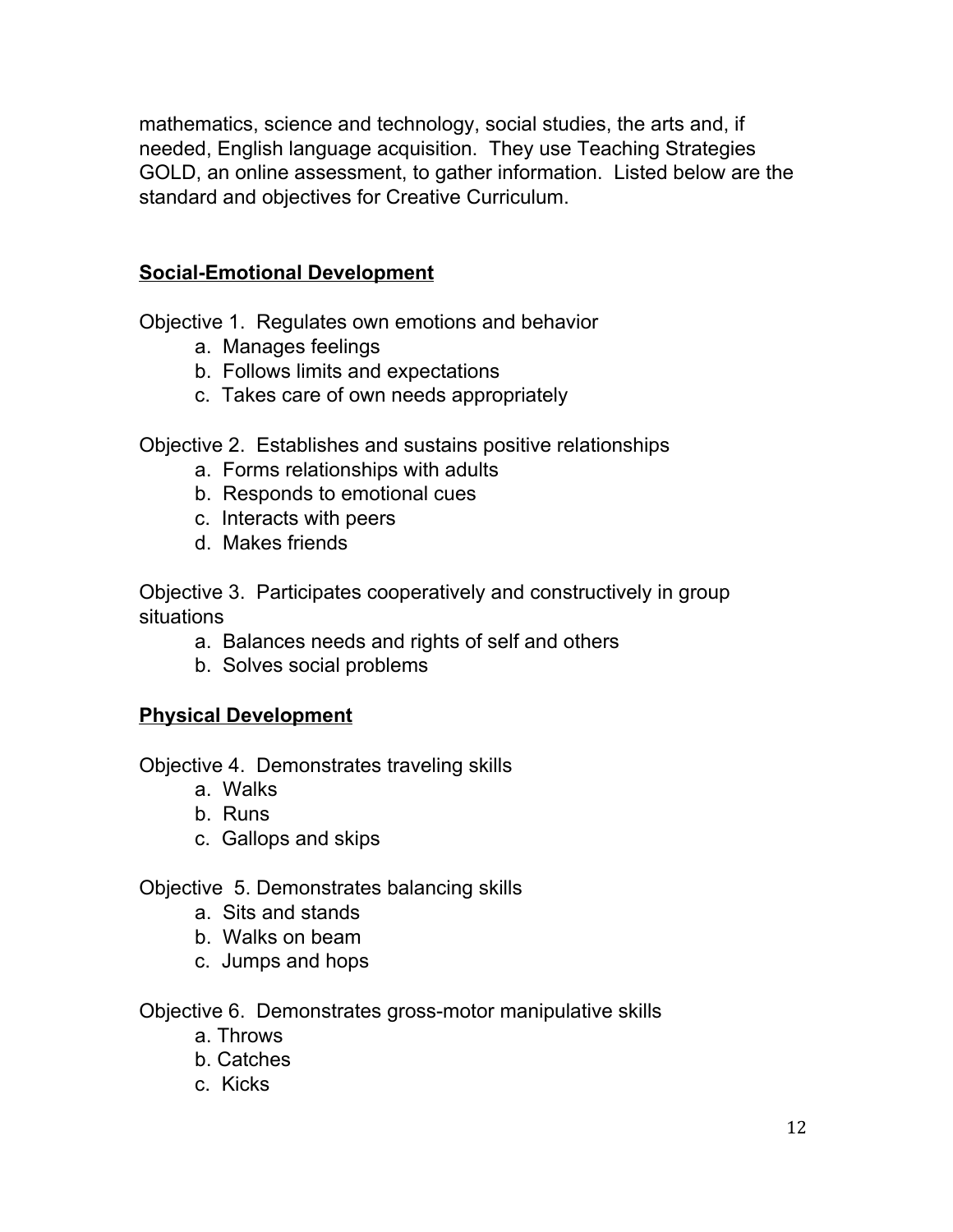Objective 7. Demonstrates fine-motor strength and coordination

- a. Uses fingers and hands
- b. Uses writing and drawing tools

#### **Language Development**

Objective 8. Listens to and understands increasingly complex language

- a. Comprehends language
- b. Follows directions

Objective 9. Uses language to express thoughts and needs

- a. Uses expanding expressive vocabulary
- b. Speaks clearly
- c. Uses conventional grammar
- d. Tells about another time and place

Objective 10. Uses appropriate conversational and other communication skills

- a. Engages in conversations
- b. Uses social rules of language

#### **Cognitive Development**

Objective 11. Demonstrates positive approaches to learning

- a. Attends and engages
- b. Persists
- c. Solves problems
- d. Shows curiosity and motivation
- e. Shows flexibility and inventiveness in thinking

#### Objective 12. Remembers and connects experiences

- a. Recognizes and recalls
- b. Makes connections

Objective 13. Uses classification skills

Objective 14. Uses symbols and images to represent something not present

a. Thinks symbolically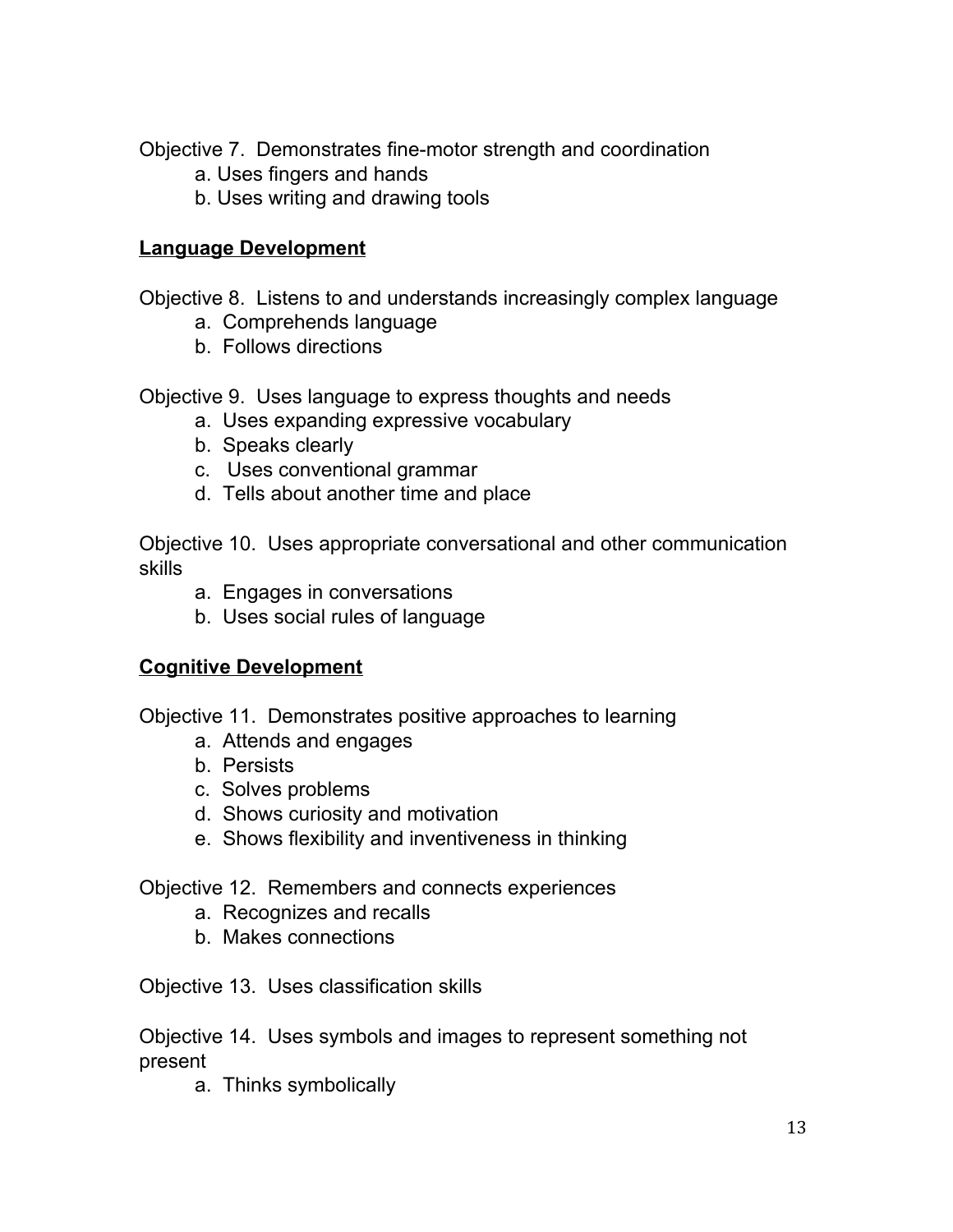b. Engages in socio-dramatic play

#### **Literacy**

Objective 15. Demonstrates phonological awareness

- a. Notices and discriminates rhyme
- b. Notices and discriminates alliteration
- c. Notices and discriminates smaller and smaller units of sound

#### Objective 16. Demonstrates knowledge of the alphabet

- a. Identifies and names letters
- b. Uses letter-sound knowledge

Objective 17. Demonstrates knowledge of print and its uses

- a. Uses and appreciates books
- b. Uses print concepts

Objective 18. Comprehends and responds to books and other texts

- a. Interacts during read-aloud and book conversations
- b. Uses emergent reading skills
- c. Retells stories

Objective 19. Demonstrates emergent writing skills

- a. Writes name
- b. Writes to convey meaning

#### **Mathematics**

Objective 20. Uses number concepts and operations

- a. Counts
- b. Quantifies
- c. Connects numerals with their quantities

Objective 21. Explores and describes spatial relationships and shapes

- a. Understands spatial relationships
- b. Understands shapes
- Objective 22. Compares and measures
- Objective 23. Demonstrates knowledge of patterns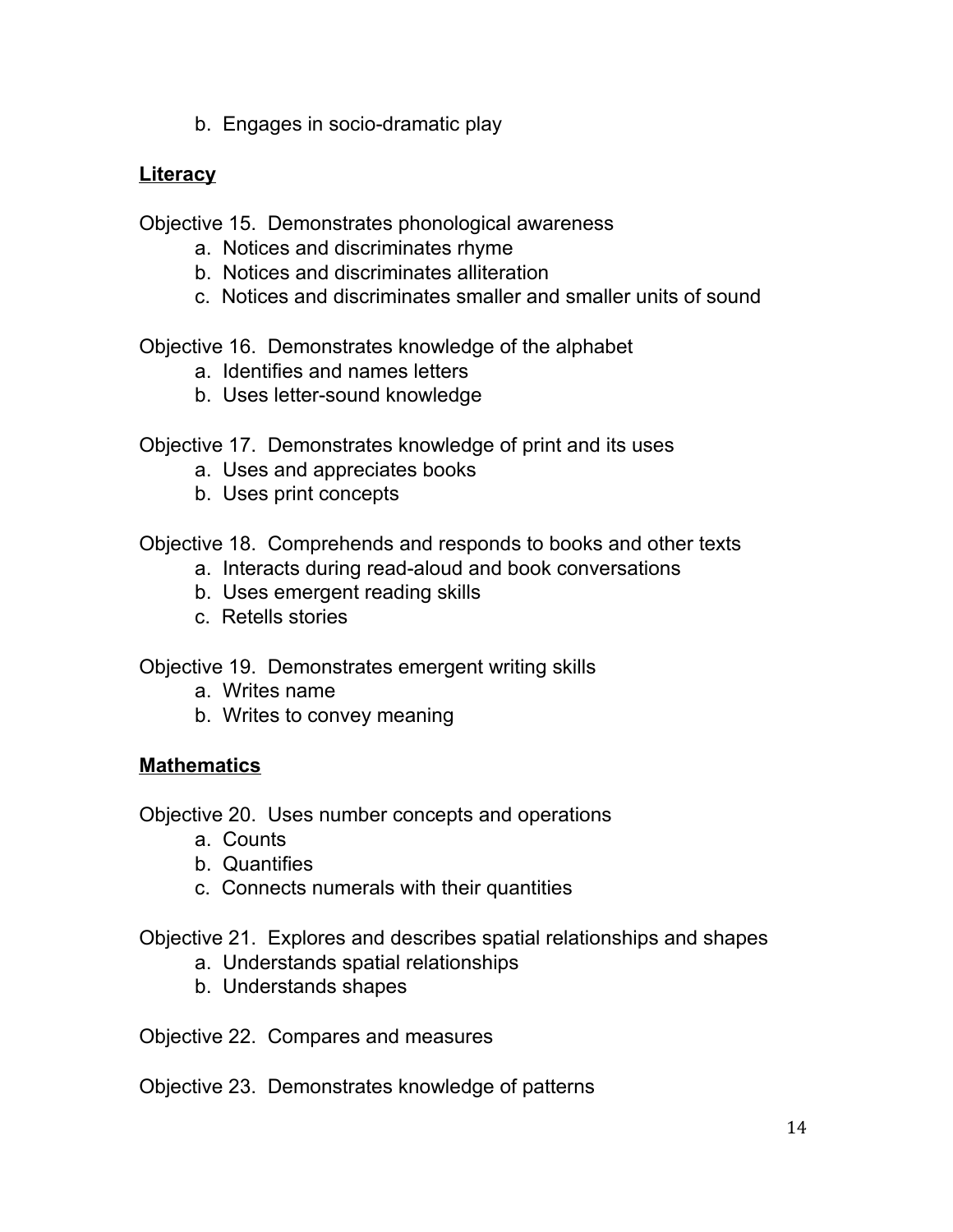#### **Science and Technology**

Objective 24. Uses scientific inquiry skills

Objective 25. Demonstrates knowledge of the characteristics of living things

Objective 26. Demonstrates knowledge of the physical properties of objects and materials

Objective 27. Demonstrates knowledge of Earth's environment

Objective 28. Uses tools and other technology to perform tasks

#### **Social Studies**

Objective 29. Demonstrates knowledge about self

- Objective 30. Shows a basic understanding of people and how they live
- Objective 31. Explores change related to familiar people and places

Objective 32. Demonstrates simple geographic knowledge

#### **The Arts**

- Objective 33. Explores the visual arts
- Objective 34. Explores musical concepts and expression
- Objective 35. Explores dance and movement concepts
- Objective 36. Explores drama through actions and language

#### **English Language Acquisition**

Objective 37. Demonstrates progress in listening to and understanding English

Objective 38. Demonstrates progress in speaking language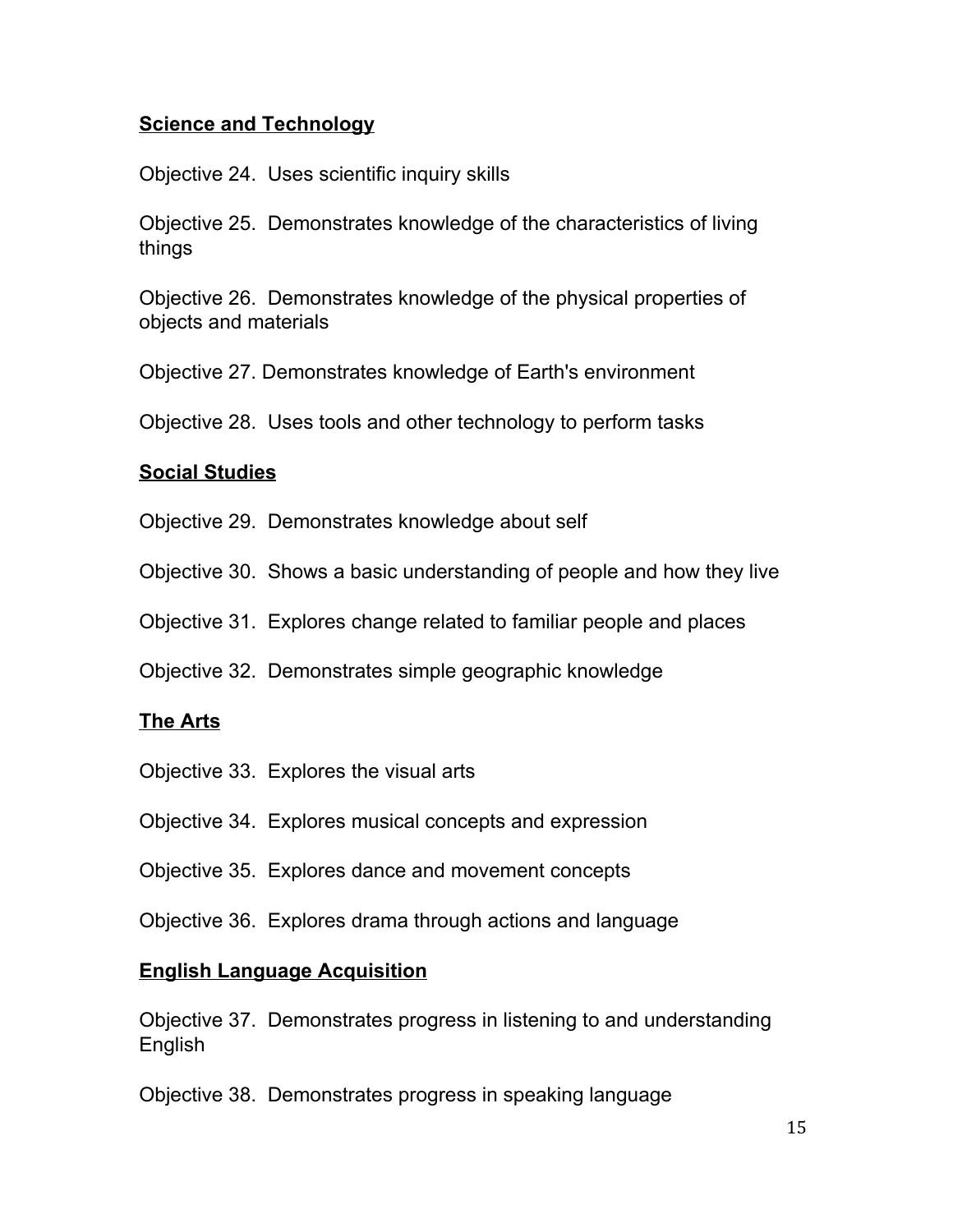## **PRESCHOOL ASSESSMENT PLAN**

Assessments are an integral part of our preschool program and are used to support children's learning. A variety of methods such as observations, anecdotal notes, checklists, and rating scales are administered individually to students in the school environment setting when appropriate.

Hearing tests are given by the AEA audiologist and the vision screening is given by Iowa Kids Sight.

The Brigance Preschool Screening Tool is given within the first three months of entrance into the program. Testing takes place in the one-on-one setting, and is administered by EU ECC Site Coordinator. Results of this assessment are used to drive curriculum, plan for individual student learning, and to identify a child's level of development.

Creative Curriculum-GOLD includes both formal and informal assessment opportunities. Daily observations are recorded online, and used for monitoring children's development, planning curriculum, and identifying children's strengths and preferences.

IGDI's- Individual Growth and Development Indicators. This testing insight for teachers in planning for classroom activities.

Assessment data is shared district-wide and with the AEA. Data is also used to identify students who need support services or individualized education plans.

Families will plan for and implement individualized goals for their children. Each child's family will complete an Ages and Stages Questionnaire. Families will also select goals they would like to see their child meet during the school year. Teachers and families will meet to discuss and assess each child's progress toward these goals during parent-teacher conferences.

Results of assessment information will be communicated through parent/teacher

conferences held at least two times a year and written reports sent home in the child's Blue Folder.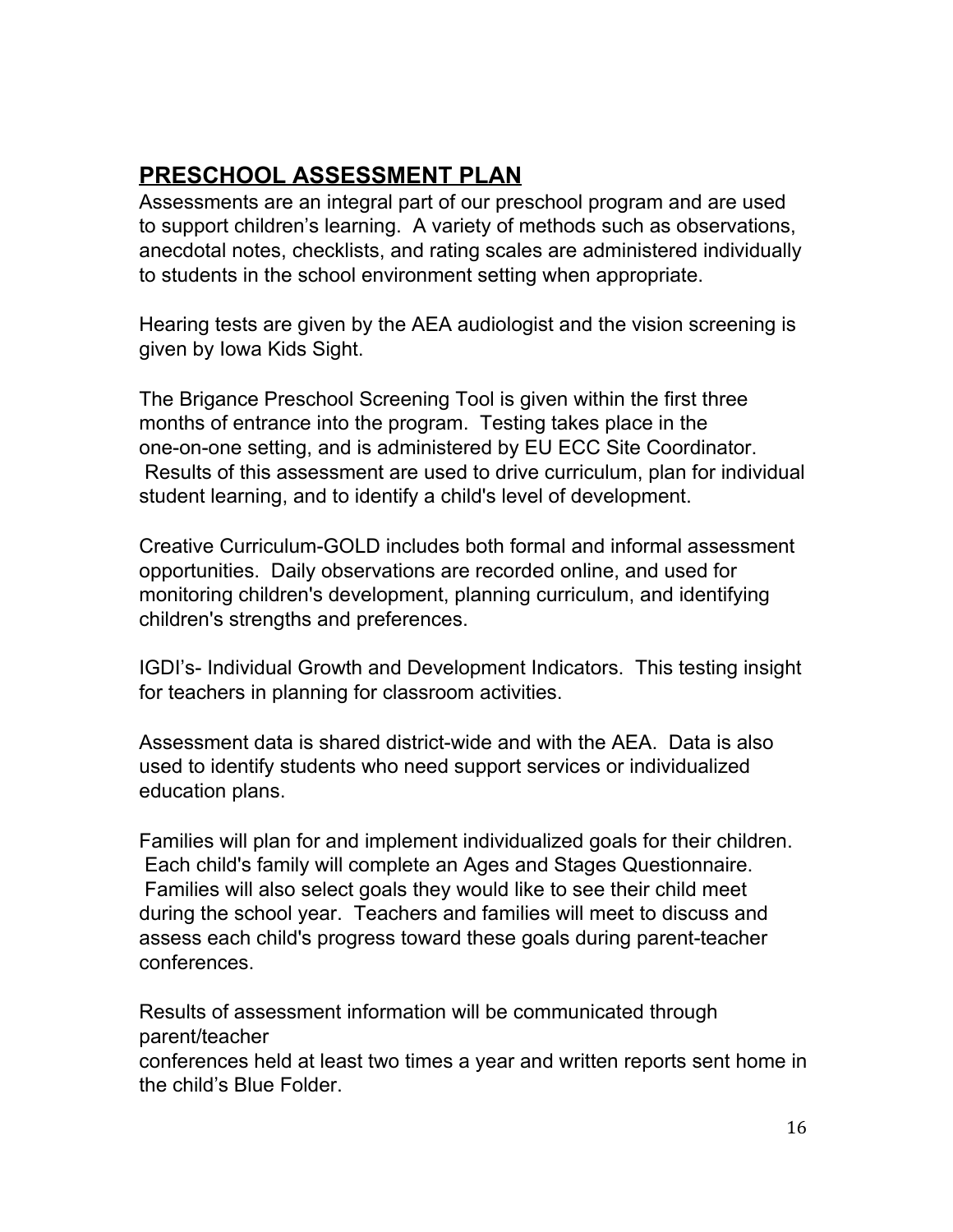All assessment methods and procedures are consistent with program curriculum and philosophy.

Below is a chart of the assessments given to your child throughout the school year, as well as ways that the information is shared with you.

| <b>Test</b>              | Fall              | Winter | Spring | Other                  |
|--------------------------|-------------------|--------|--------|------------------------|
|                          | X                 |        | X      |                        |
| <b>Brigance</b>          | X                 | X      | X      |                        |
| IGDI's                   |                   |        |        |                        |
| Creative                 |                   |        |        |                        |
| Curriculum-GOLD          | X                 | X      | X      |                        |
| Unit Checklists/         |                   |        |        | As determined          |
| Early Lit. Goals         |                   |        |        | by teacher             |
| Parent/Teacher           |                   |        |        |                        |
| Conferences              | X                 |        | X      |                        |
| <b>Quarterly Reports</b> |                   |        |        | 3-4 times a year       |
| <b>Goal Setting</b>      | X                 |        |        | As needed              |
| <b>Child Interest</b>    |                   |        |        |                        |
| Survey                   | X                 |        |        |                        |
|                          |                   |        |        |                        |
| <b>Work Samples</b>      |                   |        |        | Quarterly<br>(minimum) |
| <b>Dental Screening</b>  | Within 90 days of |        |        |                        |
|                          | Enrollment.       |        |        |                        |
| <b>Hearing Screening</b> |                   |        |        | 1 time (AEA)           |
|                          |                   |        |        | follow up testing      |
|                          |                   |        |        | as needed              |
| Vision                   |                   |        |        | 1 time                 |
| Screening                |                   |        |        | (Iowa Lions)           |

## **ETHICS and CONFIDENTIALITY**

East Union Early Childhood staff will adhere to the National Association for the Education of Young Children's Code of Ethical Conduct. Information about a child will only be shared with that child's parents/guardians. Each staff person will sign a Statement to document that they will abide by the NAEYC's Code of Ethical Conduct.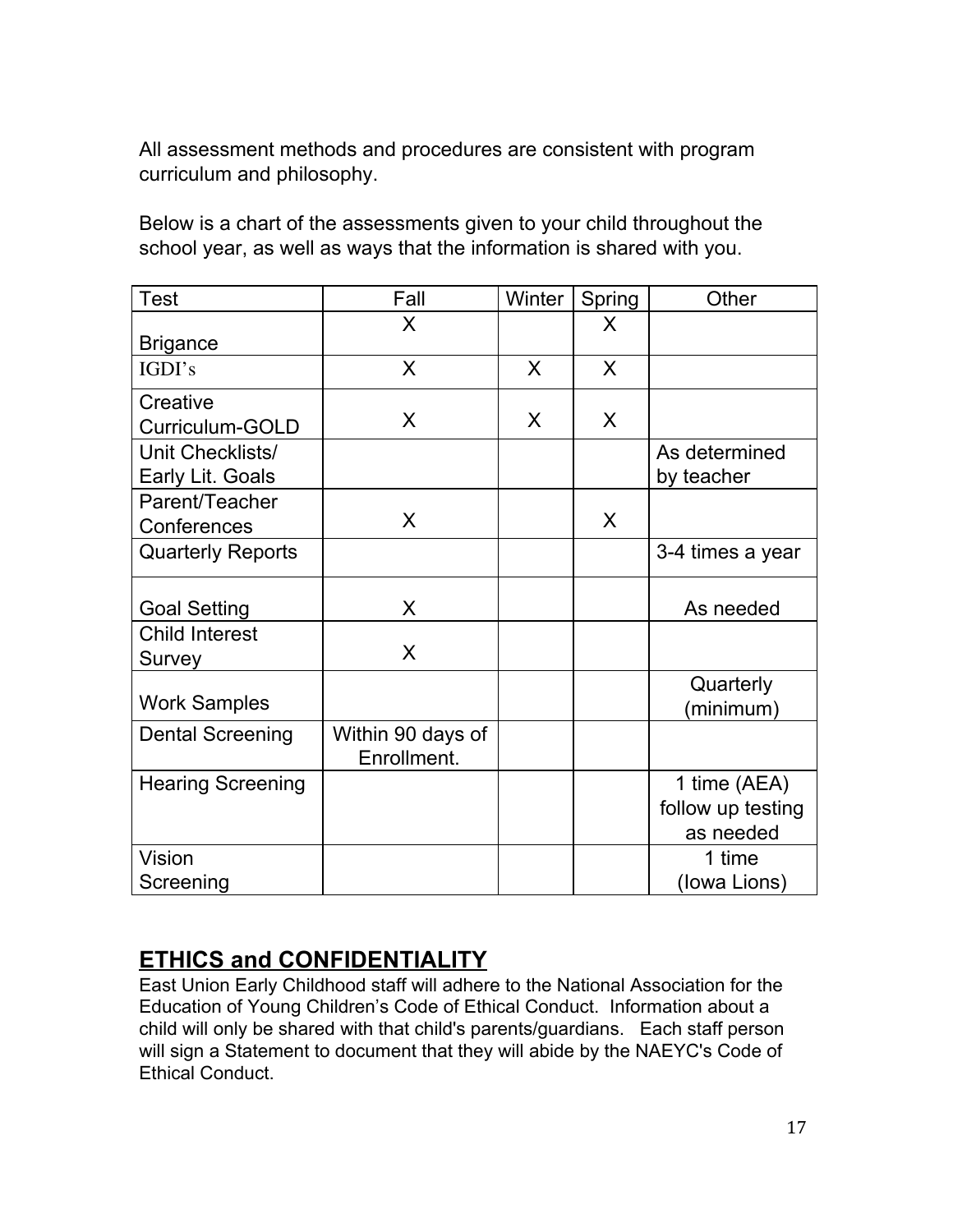## **CHILD RECORDS**

Student records are kept confidential and are in a locked file. Only persons, including employees, who have a legitimate educational interest are allowed to access a student's records. Parents may access, request amendments to, and copy their child's records during regular office hours.

#### **Parents or guardians will be asked to sign a release of information form before information may shared with other agencies.**

## **HEALTH AND SAFETY**

A certified nurse is staffed full-time within the East Union Community School District. The nurse will attend to the basic health needs of all Pre-K - 12 students. State law, requires that the nurse has a copy of each child's birth certificate and current immunization records on file.

All center staff will be certified in First Aid, CPR, and in using infection control precautions. Individual medical problems and accidents are recorded. Parents will be notified of the problem and/or accident and will receive an accident report if an incident occurs. The center staff will file a copy of the report.

## **PHYSICAL EXAM**

**A current physical exam is required.** Immunizations must meet Iowa requirements. A signed certificate of immunization is required.

## **DENTAL EXAM/ HEALTH**

**A dental exam is required within 90 days of the child's first day of class**. Any follow-up work should be done as soon as possible. The staff and the school nurse will teach dental health care. Our program provides children the opportunity for tooth brushing and gum cleaning once daily to remove food and plaque. Our program will provide the toothbrushes for each child. We will not use toothpaste.

## **EMERGENCY PHONE NUMBERS**

You are asked to provide Emergency Phone numbers on your child's Enrollment Card. Please contact the school whenever any Emergency Number is to be changed or updated. The school must have the ability to contact the parent or another designated adult in cases of an emergency.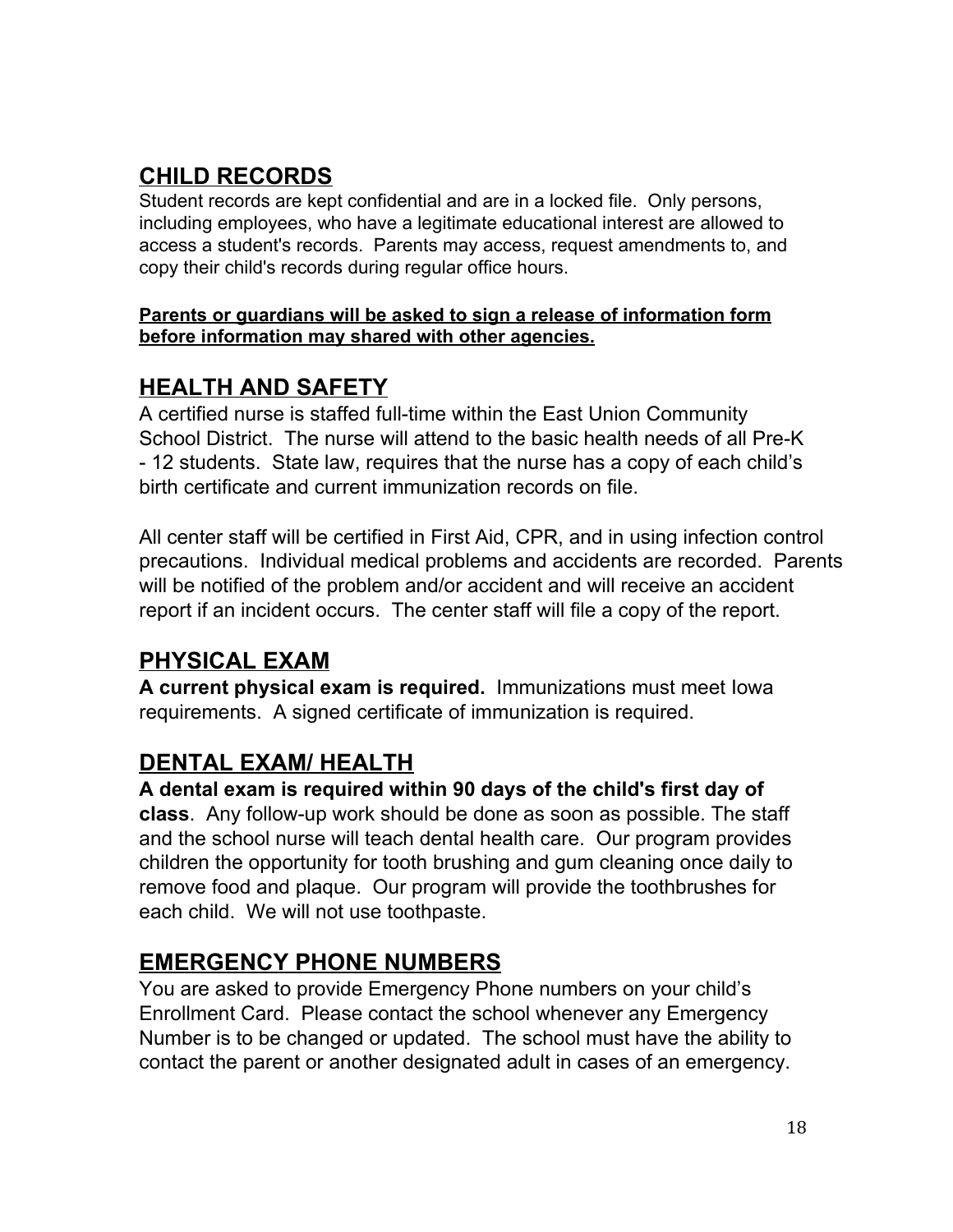## **URGENT AND EMERGENCY CARE**

Our staff will provide urgent and emergency care to your child if our staff cannot immediately reach the parent/guardian or emergency contact.

## **MEDICATIONS**

**No medication, over-the-counter or prescription, may be given without written authorization by a physician.**

- The medication must be in its original container with doctor's name, directions, and child's name on it. The date must be current.
- The parent must sign an **original medication permission form**.
- Specific instructions should be sent to the school, required dosage, time to be given, and the reason the medication is being given.
- Medications must be delivered to the teacher or school nurse. **Medication should not be left in a child's bag.**

## **ILLNESS AND INJURY POLICY**

If your child becomes ill or seriously injured at school, the teacher or school nurse will notify you or the "emergency contact person" that your child needs to leave school due to illness or injury.

If the teacher or assistant teacher determines that the child has a contagious illness, they will contact the parent or designated adult to pick up the child.

#### *Children should not come to school if they have the following:*

- \* Fever of 101 degrees or higher
- \* Diarrhea, vomiting, or fever during the last 24 hours

\* Sore throat accompanied by fever, difficulty breathing or

swallowing.*\*\*\*Professional discretion will be used to evaluate any child with nasal discharge or excessive cough.*

\* Redness, swelling, and discharge of the eyes (suspected pinkeye may require a note from physician)

\* Contagious skin rash (suspected impetigo, chicken pox, ringworm or scabies)

#### **Exclusion**

Children will be excluded if:

1. The child's illness prevents the child from participating comfortably in activities that the center routinely offers.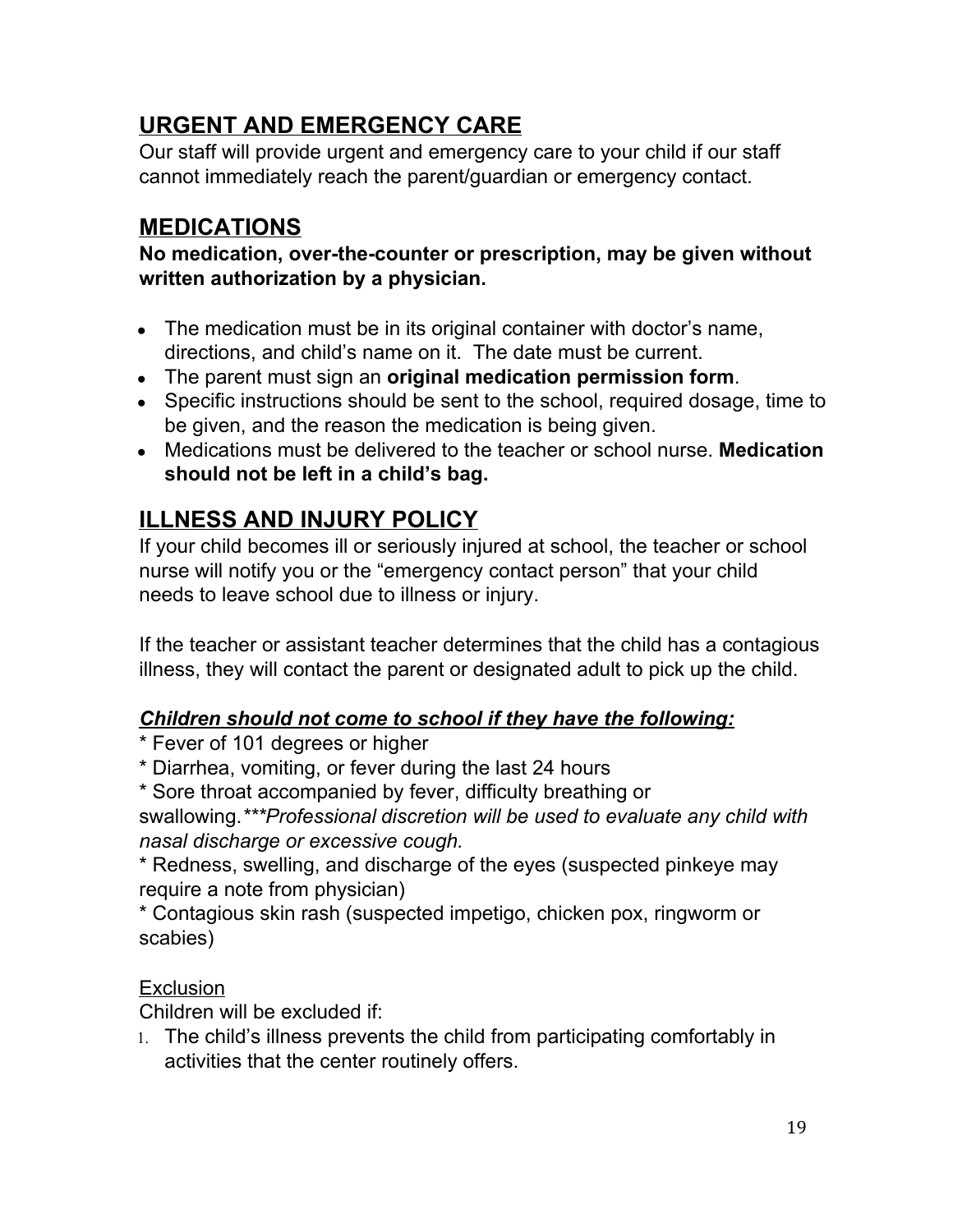- 2. The illness requires more care than staff members are able to provide without compromising the needs of the other children in the group.
- 3. Keeping the child in preschool poses an increased risk to the child or to other children or adults with whom the child will come in contact.
- 4. The child has a temperature of 101 degrees or higher.
- 5. The child is vomiting or has diarrhea.

## **SCREENINGS**

The school nurse completes the following screenings annually: head lice (as needed), height and weight. Green Hills Education Agency staff completes hearing screenings annually. Iowa Kids Sight, on behalf of Iowa Lions Club and University of Iowa Health Care, provides vision screening.

## **INSURANCE**

A voluntary insurance program is offered for all children. Information on the plan will be shared with parents through Blue Folders and at Orientation Day in August. Claim forms are available through the nurse's office. Claims are handled directly with the company by the parents/guardians.

## **IMMUNIZATIONS**

Iowa Law requires evidence of immunization before any student can be enrolled in the East Union Community School District. Immunizations required are the following:

**POLIO:** At least three doses of oral polio vaccine, at least one dose must have been received after the child's fourth birthday.

**DTP:** Diphtheria/Tetanus/Pertussis (Whooping Cough) at least three doses, at least one dose must have been received after the child's 4<sup>th</sup> birthday.

**MEASLES:** One dose of measles vaccine on or after <sup>15</sup> months of age. A second dose will be required before entering Kindergarten. **RUBELLA:** One dose of rubella vaccine given on or after <sup>15</sup> months of age. A second dose will be required before entering Kindergarten.

1. A certificate documenting the above immunizations must be on file at school for each student.

2. On the first day of school, a record showing all the dates and kinds of immunizations received must be on file.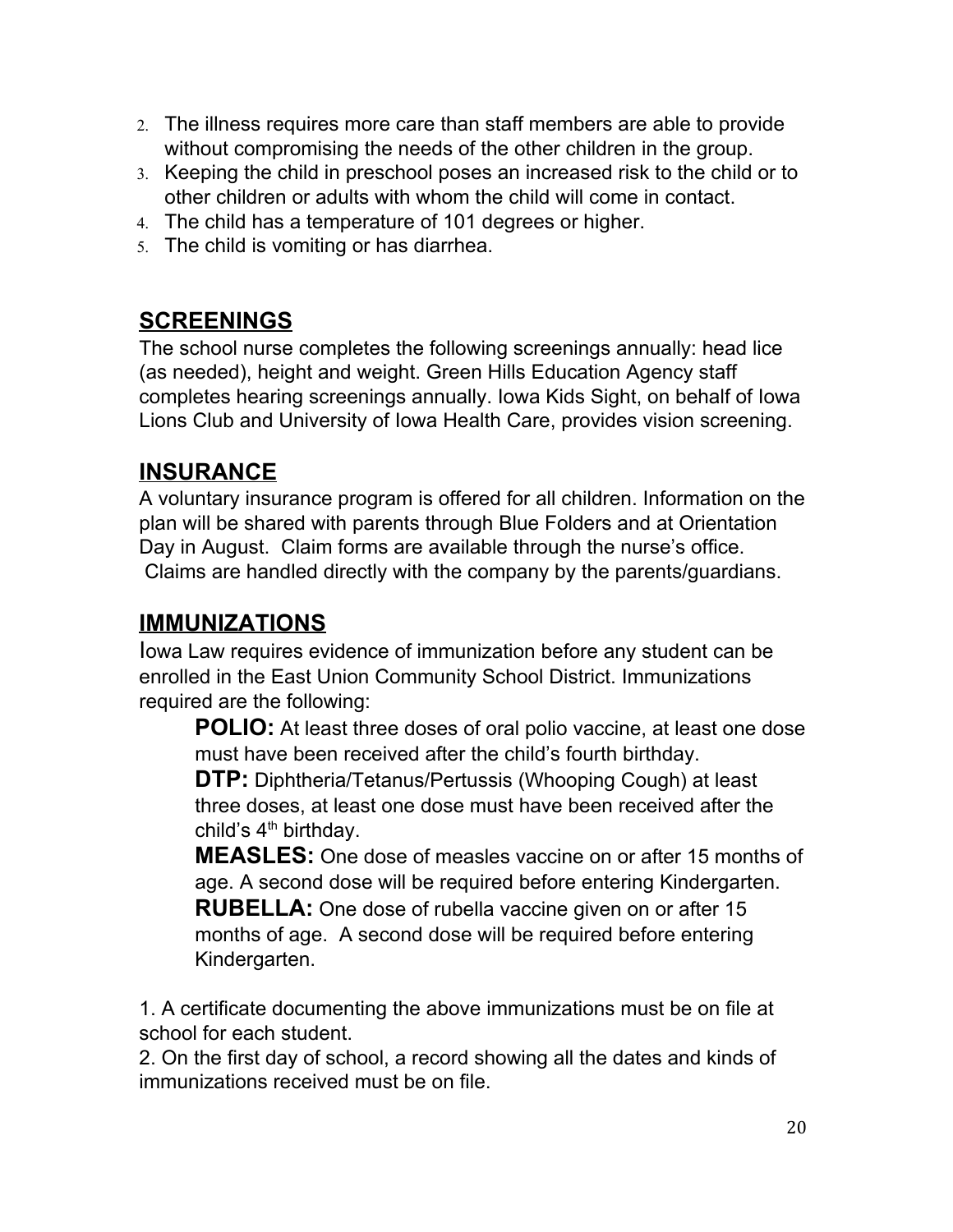3. The name of physician, nurse or clinic giving immunization is also needed.

4. The certificate may be obtained from your doctor's office, the county health nurse, or school nurse.

\*\*Students with immunizations partially completed will be issued a Provisional Certificate allowing an additional 120 days (or until end of the 1st semester-whichever is longer) to complete the remaining immunization.\*\*

## **COMMUNICABLE DISEASE POLICY**

A communicable condition is any condition that can be transferred from one person to another. All East Union Early Childhood Center staff will follow universal precautions and Bloodborne Pathogens Exposure for infection control. Testing children for HBV (hepatitis B virus) will not be a prerequisite. With regard to infection control measures, every person shall be assumed to be an HBV carrier. All precautions will be taken to stop the spread of infection.

To ensure the health and safety of all children as well as staff, a child with a contagious or short-term illness may not attend class.

If the teacher or assistant teacher determines that the child has a contagious illness, they will contact the parent or designated adult to pick up the child.

**Please notify staff if your child is ill, especially if the illness is contagious. Please inform East Union Early Childhood Center staff of any health or safety needs of your child that the program may be required to address.**

## **COMMUNICABLE DISEASE CHART**

| <b>Disease</b><br>*IMMUNIZATIONS | <b>Usual</b><br><b>Interval</b> | <b>Main Symptoms</b><br>& First Symptoms |
|----------------------------------|---------------------------------|------------------------------------------|
| ARE AVAILABLE                    | <b>Between</b>                  |                                          |
|                                  | <b>Exposures</b>                |                                          |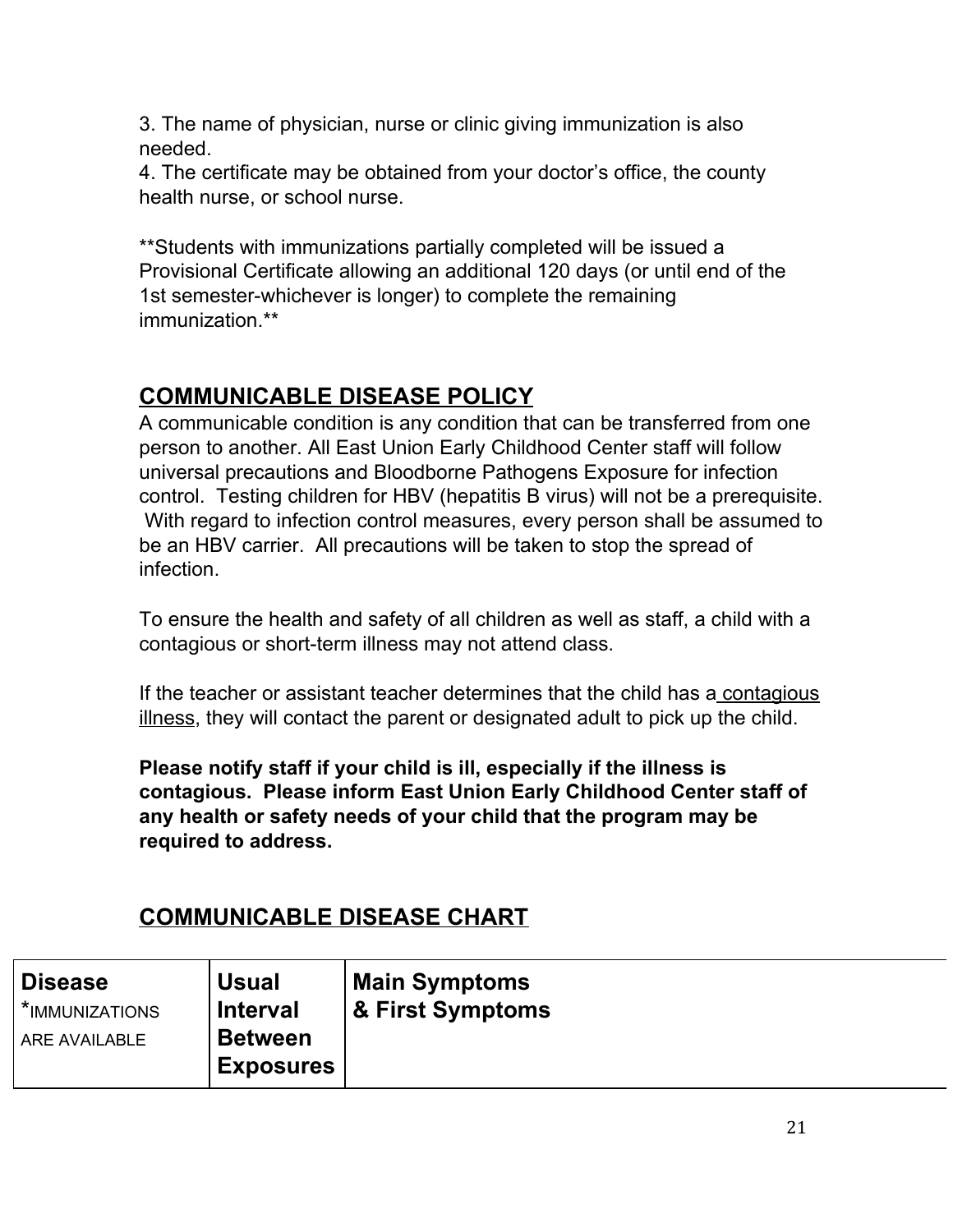| <b>CHICKEN POX</b>                              | 13-17 days                                 | mild symptoms and fever;<br>pocks are blistery, have scabs, most on "covered" parts of the body                                                                                                                                     |
|-------------------------------------------------|--------------------------------------------|-------------------------------------------------------------------------------------------------------------------------------------------------------------------------------------------------------------------------------------|
| <b>COMMON COLD</b>                              | 12-72 hours                                | sneezing, temperature, cough, malaise                                                                                                                                                                                               |
| <b>FIFTH DISEASE</b><br>(ERYTHEMA<br>INFECTION) | $4-14$ days                                | usual age is 5-14 years, unusual in adults; brief prodrome of low-grade fever<br>followed by Erythema on cheeks, a net-like rash on the extremities lasting a<br>few days to 5 weeks, rash seems to reappear usually mild; enlarged |
| <b>GERMAN</b><br><b>MEASLES</b> (Rubella)       | 14-21 days                                 | glands in neck and<br>behind ears; brief red rash                                                                                                                                                                                   |
| <b>IMPETIGO</b>                                 | $4-10$ days                                | inflamed sores with pus                                                                                                                                                                                                             |
| <b>INFECTIOUS</b><br><b>HEPATITIS</b>           | variable<br>average                        | headache, abdominal pain, nausea, vomiting, usually fever, skin & eyes may or<br>may not be yellow.                                                                                                                                 |
| MEASLES*                                        | 10 days to<br>fever                        | like a cold; fever; blotchy red rash.                                                                                                                                                                                               |
| MENINGOCOCCAL<br><b>MENINGITIS</b>              | commonly 3-4<br>days<br>commonly 3-4       | headache, nausea, pain in<br>back, stiff neck, and fever                                                                                                                                                                            |
| MUMPS*                                          | days                                       | fever, swelling and tenderness of glands at angle of jaw                                                                                                                                                                            |
| <b>PEDICULOSIS</b>                              | 7 days for eggs<br>to hatch<br>$7-12$ days | lice and nits in hair                                                                                                                                                                                                               |
| POLIOMYELITIS*                                  | $10-14$ days                               | fever, vomiting, headache, stiff neck, muscle soreness                                                                                                                                                                              |
| <b>RINGWORM</b><br>OF SCALP                     | 3 days to 3                                | scaly patch, usually ring-shaped on scalp                                                                                                                                                                                           |
| <b>SCABIES</b>                                  | weeks                                      | tiny burrows in skin<br>caused by mites                                                                                                                                                                                             |
| <b>SCARLET FEVER</b><br><b>SCARLATINA</b>       | $1-3$ days                                 | sudden onset, vomiting, sore throat, fever, later fine rash (not on face); rash<br>usually only with infection                                                                                                                      |
| <b>STREP THROAT</b><br><b>WHOOPING COUGH</b>    | $7-10$ days                                | head cold, slight fever, cough, characteristic "whoop" after two weeks                                                                                                                                                              |
|                                                 |                                            |                                                                                                                                                                                                                                     |
|                                                 |                                            | 22                                                                                                                                                                                                                                  |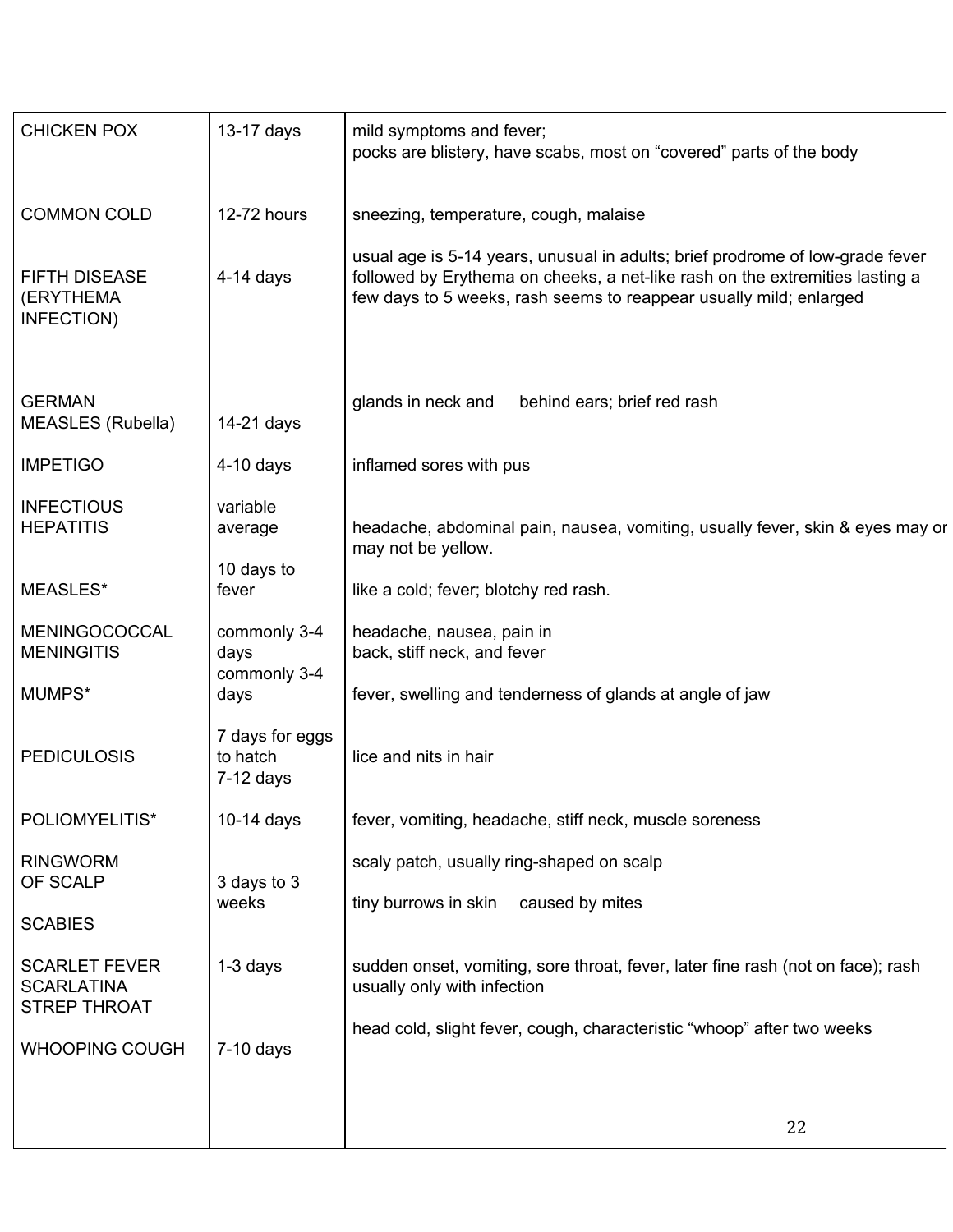## **SCHOOL BUS PROCEDURES AND RULES**

The school district will annually provide the following notice to students and their parents:

The East Union Community School District Board of Education has authorized the use of video cameras on school district buses. The video cameras will be used to monitor student behavior, to maintain order on the school buses, and to promote and maintain a safe environment. Our students and parents are hereby notified that the content on videotapes may be used in a student disciplinary proceeding. The content on videotapes are confidential student records and will be retained with other student records. Videotapes will only be retained if necessary for use in a student disciplinary proceeding or other matter as determined necessary by the administration. Parents may request to view videotapes of their child if the videotapes are used in a disciplinary proceeding involving their child.

All persons riding in school district vehicles shall adhere to the following rules. The driver, sponsor, or chaperones are to follow the school bus discipline procedure for student violations of this policy. Video cameras may be in operation on the school bus.

- 1. Bus riders shall be at the designated loading point before the bus arrival time. Contrary to popular belief, Iowa does not require the driver to wait if the school bus is on time. Pupils must avoid roughhousing or loitering when waiting for the bus.
- 2. Bus riders shall wait until the bus comes to a complete stop before attempting to enter. Each pupil must go directly to his/her seat upon entering the bus.
- 3. Riders must not extend arms or heads out of the window at any time.
- 4. Aisles must be kept cleared at all times.
- 5. All bus riders shall load and unload through the right front door. The Emergency Door is for emergencies only.
- 6. A bus rider will depart from the bus at the designated point unless written permission to get off at a different location is given to the driver.
- 7. A rider may be assigned a seat by the driver.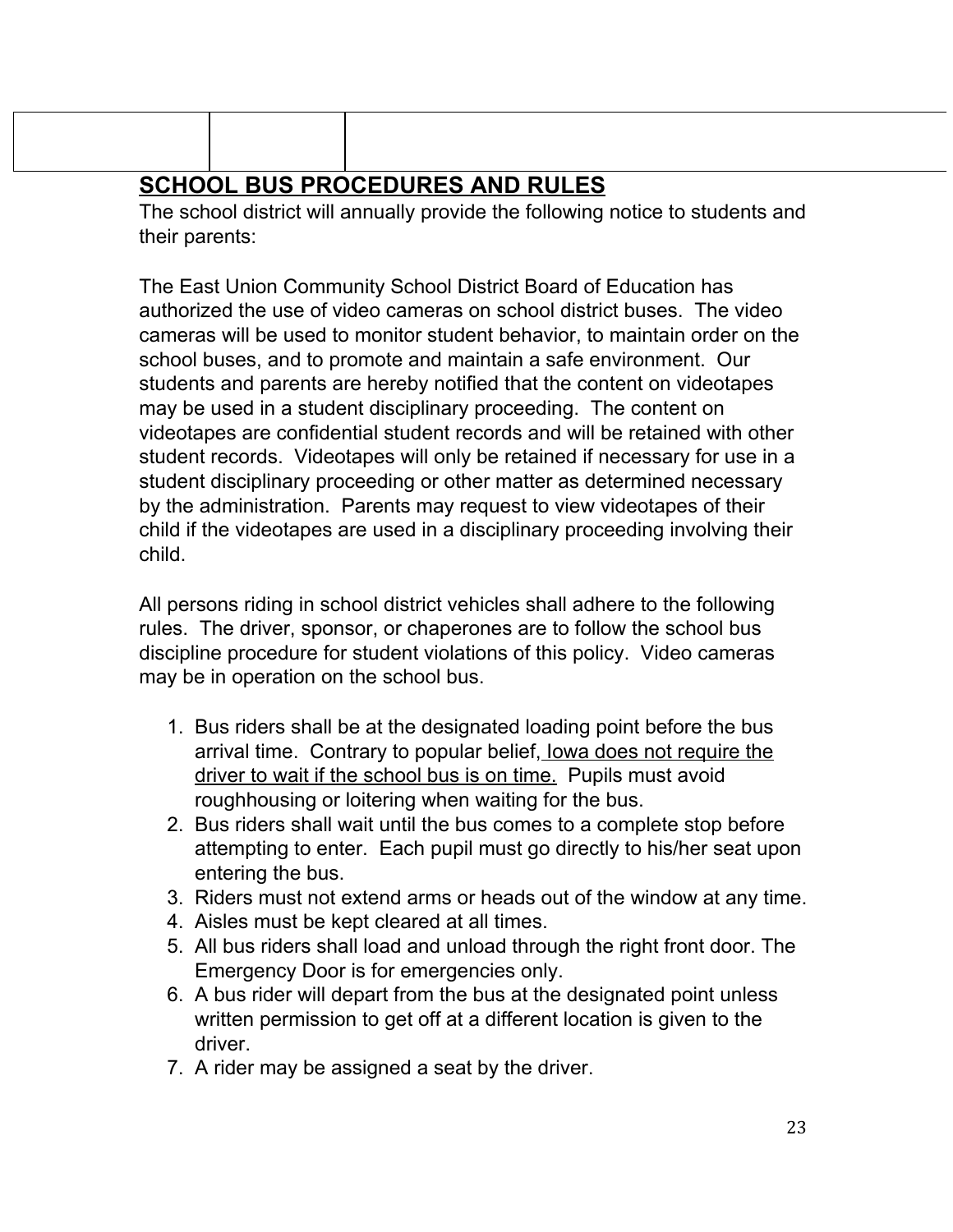- 8. Riders who damage seats or other equipment will reimburse the district for the cost of the repair or the replacement.
- 9. Riders are not permitted to leave their seats while the vehicle is in motion.
- 10. Waste containers are provided on all buses for the bus riders' use.
- 11. Permission to open windows must be obtained from the driver.
- 12. Classroom conduct is to be observed by students while riding the bus except for ordinary conversation. Loud or vulgar language is prohibited. When the bus is crossing a railroad track all conversations must stop until the bus has crossed the tracks. Pupils shall refrain from talking to the driver while the bus is in motion.
- 13. The driver is in charge of the students and vehicle, and the driver is to be obeyed promptly and cheerfully.
- 14. Students shall assist in looking after the safety and comfort of younger students.
- 15. A bus rider who must cross the roadway to board or depart from the bus shall cross in front of the bus (no closer than 10 feet), look in both directions and proceed across the road or highway only on signal from the driver.
- 16. Student shall not throw objects about the vehicle or out of bus through the windows.
- 17. Shooting paper wads, squirt guns or other material in the vehicle is not permissible.
- 18. Students shall keep their feet off the seats.
- 19. Roughhousing on the vehicle is prohibited.
- 20. Students shall refrain from crowding or pushing.
- 21. The use or possession of alcohol, tobacco, drugs or look-a-like substances are prohibited in the vehicle.
- 22. There shall be no opened pop or liquid containers on the bus, and all unopened pop or liquid containers should be in a gym bag or lunch box.
- 23. The Good Conduct Rule is in effect.

## **BUS REPORT SLIPS**

Each driver, including any substitute driver, the Center Director, or the Director of Transportation, may write a bus report slip for a specific student. A copy is given to the students. We ask that parents review the bus report slip, sign at the bottom, and have the child return the slip to the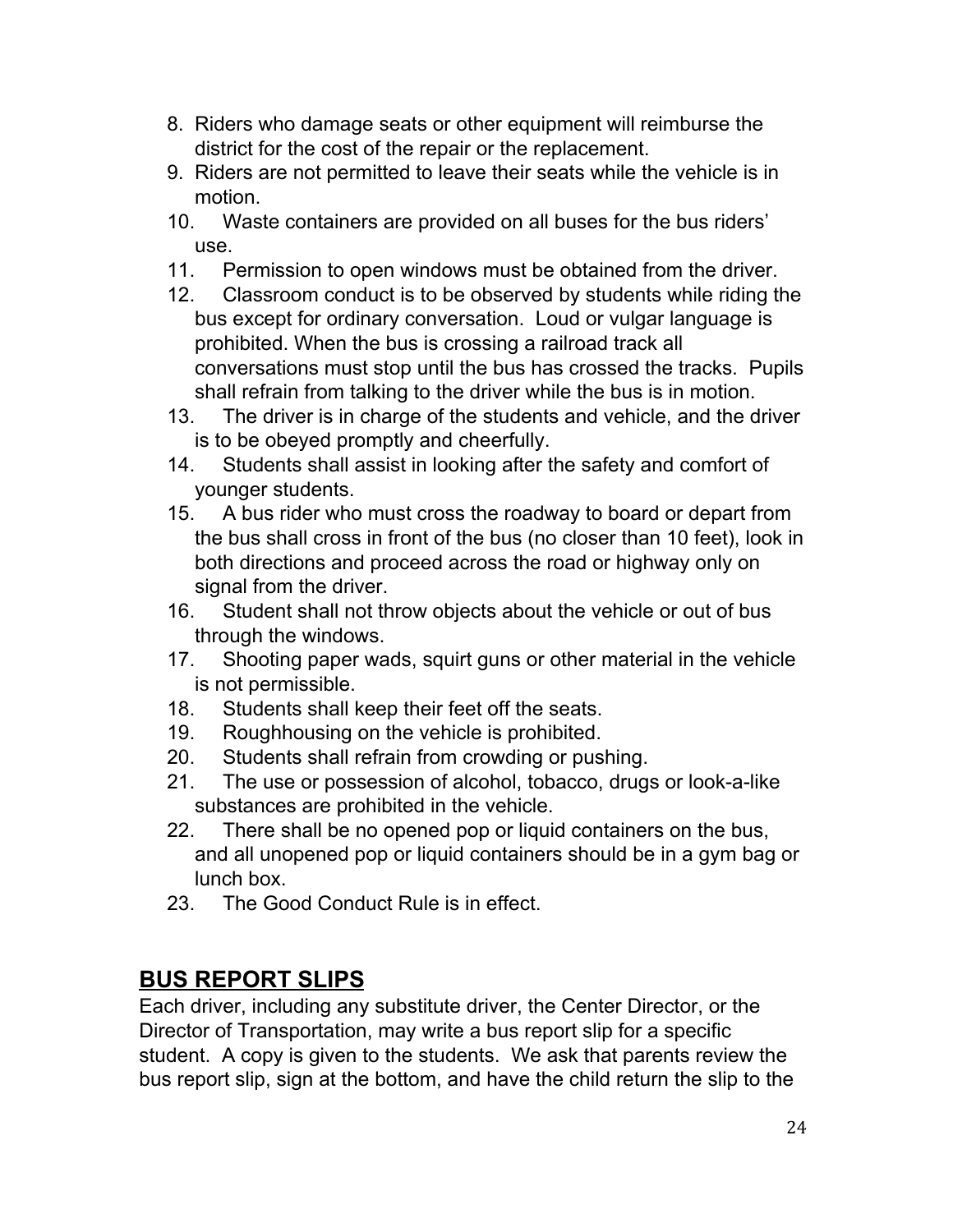director. Parents are asked to visit with their child in regard to the need for appropriate bus behavior, bus rules, and expectations for their bus conduct. Parental support is necessary in helping provide a safe, caring and efficient school transportation system.

A child's driver may choose to visit with the child or the parent personally in regard to a bus problem that may result in a formal bus report slip.

Consequences for inappropriate bus behavior or rule violation may be delayed by the driver (seat change, conferences, etc.) and/or the director who will also determine student consequences. The nature of the problem/behavior of the student and the number of previous bus report slips will be taken into consideration.

The Early Childhood Center may notify parents that bus transportation is not going to work for their child and alternative plans should be made. Parents and students will have communication regarding concerns before transportation by bus in no longer an option.

# NAEYC

You have chosen an early childhood program for your child that is accredited by the National Association for the Education of Young Children. "The NAEYC is a professional organization which promotes excellence in Education (naeyc.org)." East Union Early Childhood Center under the East Union School District was awarded accreditation until April 30, 2014.

#### **WHAT IS ACCREDITATION?**

Early childhood programs accredited by the NAEYC have voluntarily undergone a comprehensive process of internal self-study, invited external professional review to verify compliance with the Academy's Criteria for High Quality Early Childhood Programs, and been found to be in substantial compliance with the Criteria. A copy of the Criteria can be obtained from the Academy.

#### **WHAT IS A HIGH QUALITY EARLY CHILDHOOD PROGRAM?**

A high quality early childhood program provides a safe and nurturing environment while promoting the physical, social, emotional, and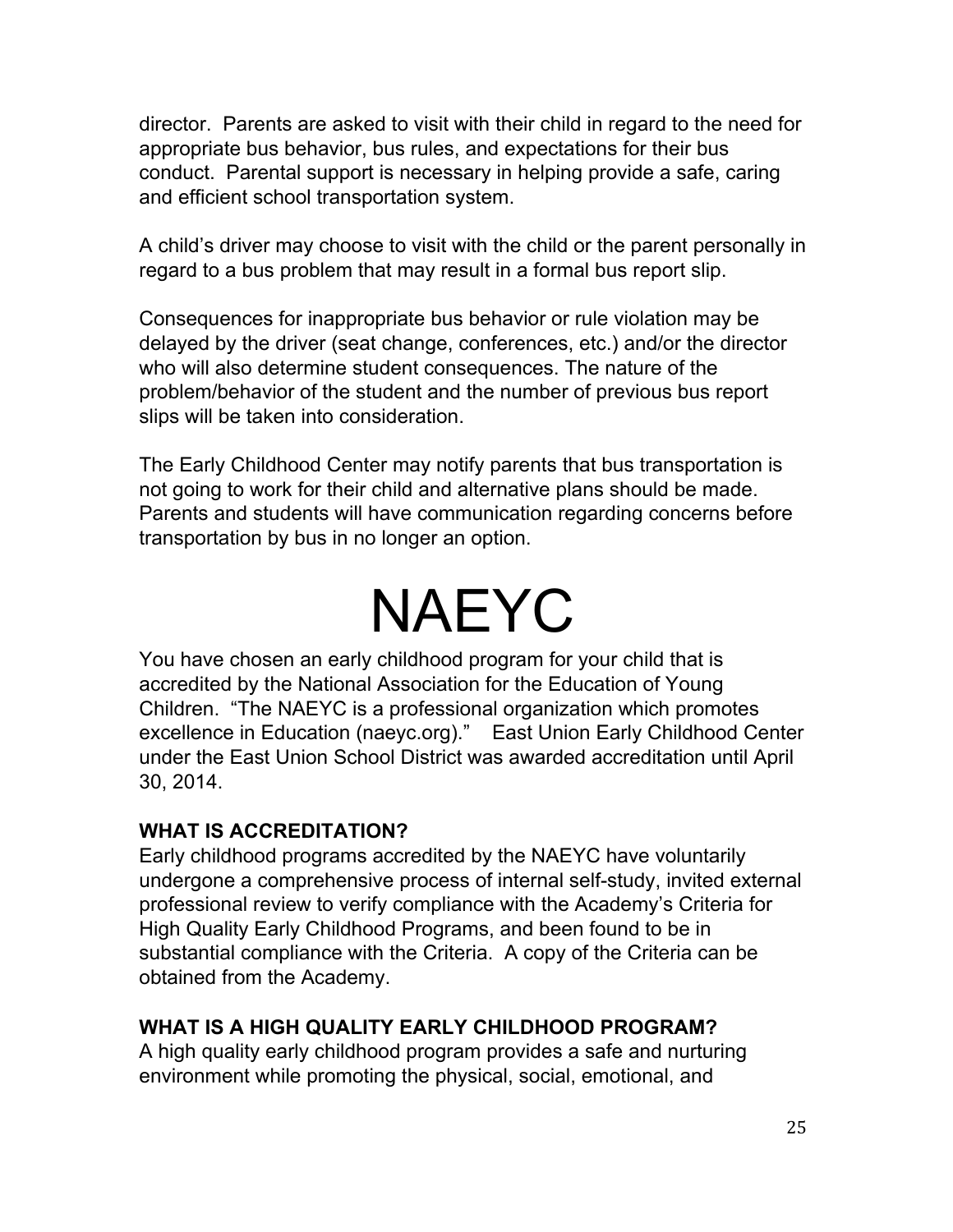intellectual development of young children.

In accredited programs, you will see:

\*frequent, positive, warm interactions among adults and children \*planned learning activities appropriate to children's age and development, such as block building, painting, reading stories,

dress-up, and active outdoor play

\*specially trained teachers

\*enough adults to respond to individual children

\*many varied age-appropriate materials

\*a healthy and safe environment for children

\*nutritious meals and/or snacks

\*effective administration

\*ongoing, systematic evaluation

To find out more: www.naeyc.org